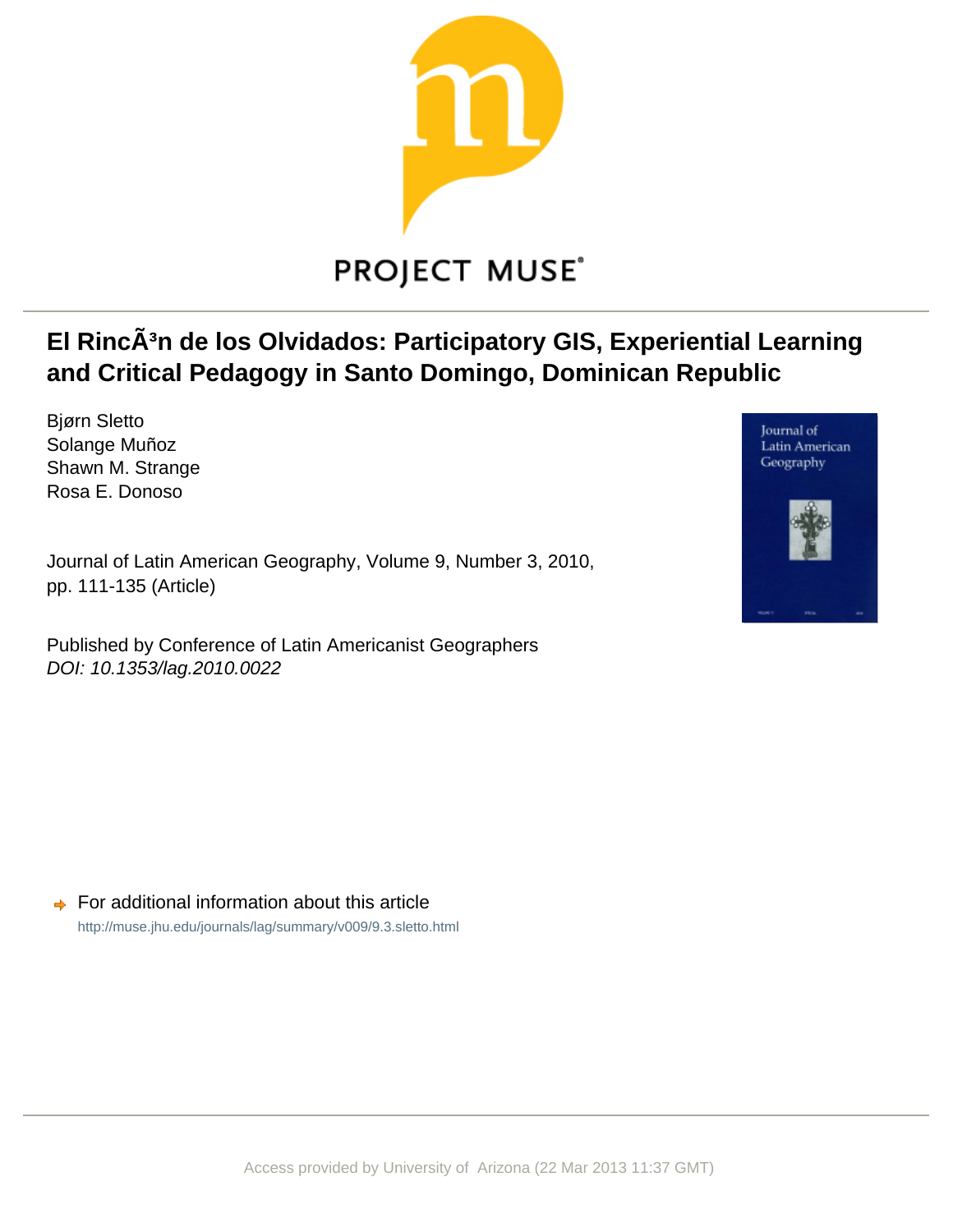# *El Rincón de los Olvidados***: Participatory GIS, Experiential Learning and Critical Pedagogy in Santo Domingo, Dominican Republic**

## **Bjørn Sletto**

*Program in Community and Regional Planning University of Texas*

# **Solange Muñoz**

*Department of Geography and the Environment University of Texas*

# **Shawn M. Strange**

*Program in Community and Regional Planning University of Texas*

# **Rosa E. Donoso**

*Instituto de la Ciudad de Quito Ecuador*

# **Martin Thomen**

*Surrey County Council Kingston, Surrey, UK*

#### **Abstract**

Participatory approaches to GIS make it possible for community members, scholars and GIS practitioners to document and represent complex layers of qualitative and quantitative data. However, greater attention should be paid to the socially contingent co-production of spatial knowledge that occurs in projects, and which is shaped by complex encounters between local and scientific knowledge. A critical review of the fieldwork and representations produced through a Participatory GIS (PGIS) project in Santo Domingo Norte, Dominican Republic, reveals how the dynamic engagements between community members, activists, policy makers and graduate students resulted in socially and politically informed GIS and maps.

Keywords: *Participatory GIS, service learning, critical pedagogy, Dominican Republic.*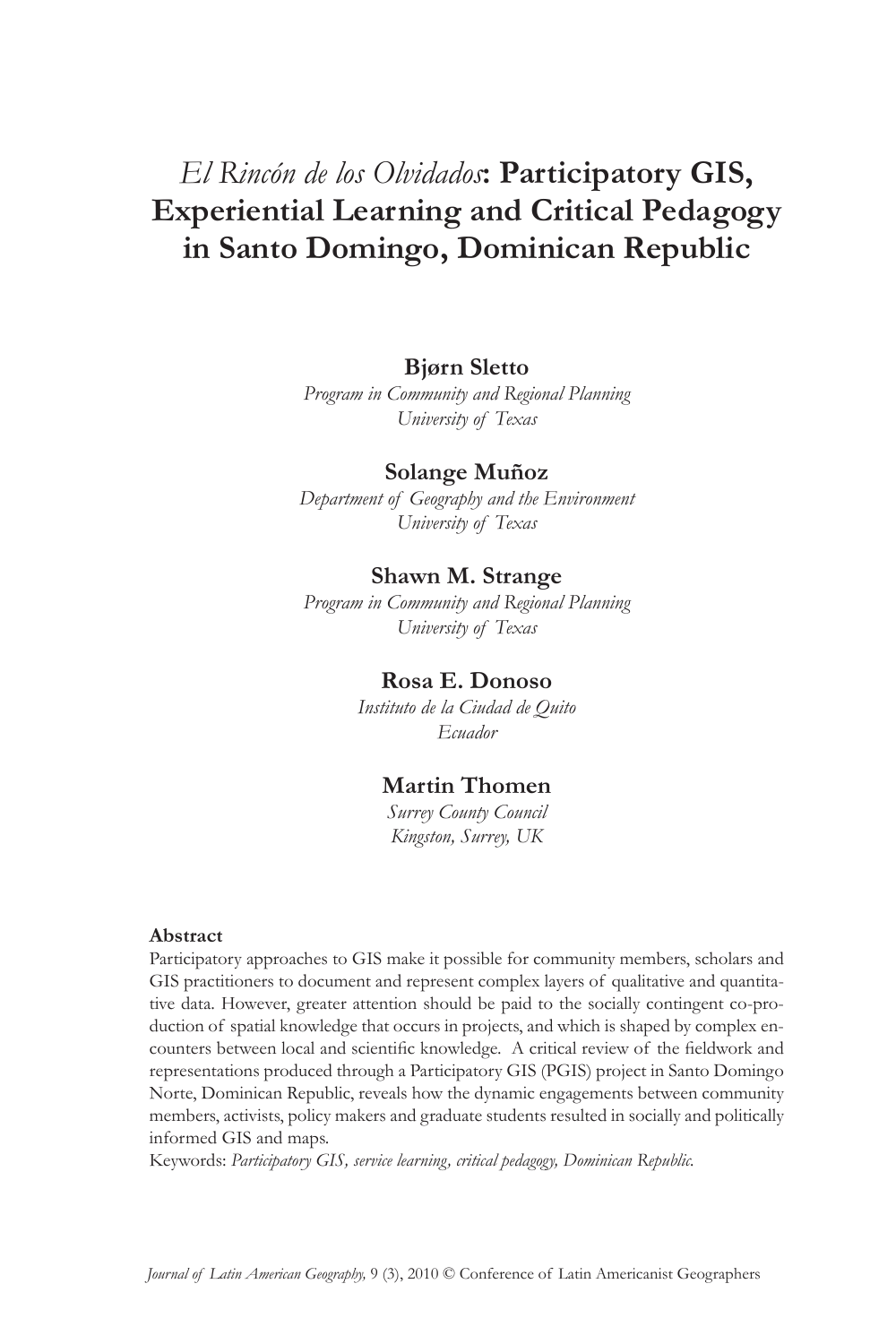#### **Resumen**

Un acercamiento participativo a un SIG hace posible que miembros de una comunidad, académicos y especialistas en SIG documenten y representen diferentes capas de información cualitativa y cuantitativa. Sin embargo, mayor atención se debe poner al momento de co-producción de conocimiento espacial que ocurre en los proyectos, cuando este conocimiento se modifica por los complejos encuentros entre conocimiento local y conocimiento científico. Una revisión crítica del trabajo de campo y representación de conocimiento producido por un proyecto de SIG Participativo, en Santo Domingo Norte, República Dominicana, revela cómo las dinámicas de involucramiento y compromiso entre miembros de la comunidad, activistas, representantes del gobierno local y estudiantes de postgrado resultaron en mapas y producción de un SIG enriquecidos político y socialmente por sus participantes.

Palabras clave: *SIG participativo, aprendizaje en servicio estudiantil, pedagogía crítica, República Dominicana*.

#### **Introduction**

Participatory Geographic Information Systems (PGIS) has become an important research tool for activists and scholars engaged with issues of community development, indigenous land rights, and environmental justice in Latin America and elsewhere. Conversely, by working with GIS practitioners and scholars and critically incorporating local, spatial knowledge into a digital analysis environment, marginalized communities can present alternative perspectives and interests in rhetorically powerful, spatial representations such as maps, GIS, Google Earth, and web-based mapping applications (Cinderby, Snell and Forrester 2008; Corbett and Keller 2005; Kyem 2001 [2004]; Leitner *et al*. 2002; Talen 2000; Weiner, Harris and Craig 2002). Critical approaches to PGIS also afford new opportunities for reflection and visualization of alternative futures and provide creative means to document environmental risk and other challenges faced by marginalized communities (Barndt 1998; Dunn 2007; Elwood 2002, 2006b, 2007; Ghose 2001; Kyem 2001; Talen 1999; Weiner *et al*. 1995). From a criticalpedagogical perspective, when PGIS is incorporated in experiential learning it facilitates new forms of learning through socially contextual, integrated spatial analysis among educators, students, and community members (Elwood 2009, Esnard *et al*. 2001).

However, incorporating local knowledge into GIS through such participatory processes is a highly complex technical, representational, and ethical challenge, belying assumptions that such "street science" (Corburn 2003, 2005) can easily be "translated" into a GIS format. PGIS practitioners must negotiate time, funding and data limitations and confront the structural and representational limitations of GIS, which make it impossible to mimetically represent perceptions and social constructions of landscapes and environments (Brown and Knopp 2008; Crampton 2001; Duncan and Ley ed. 1993; Harley 1988, 1989, 1990, 1992; Monmonier 1991; Pickles 2004; Rundstrom 1990, 1991, 1993). In developing countries, PGIS practitioners must grapple with institutional weaknesses, cultural and linguistic differences, uneven relations of power among community members, multiple readings and conceptualizations of landscape dynamics, and sometimes conflicting interpretations of histories and visions for imagined futures (King 2002, McCall 2003, Sheppard 2005; for critical perspectives on participatory mapping in the Global South see Fox, Suryanata and Hershock [eds.] 2005; Fox, Yonzon and N. Podger 1996; Gordon, Gurdian and Hale 2003; Offen 2003; Rocheleau 2005; Roth 2009; Hodgson and Schroeder 2002; Wainwright and Bryan 2009; Walker and Peters 2001).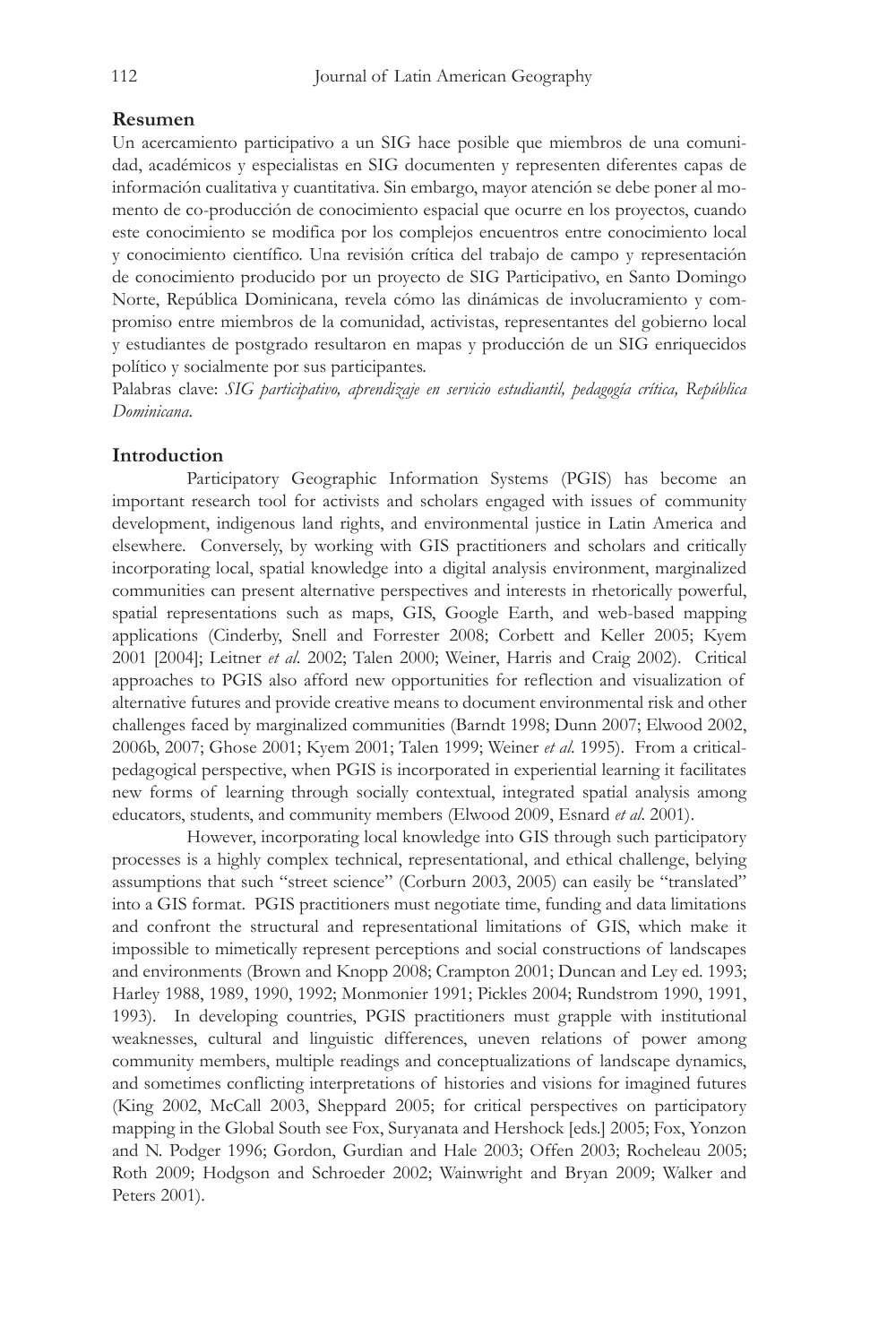In this article, we seek to contribute to this critical perspective on PGIS by focusing on the socially contingent *co-production* of knowledge that characterizes such projects. By doing so, we join critical development theorists in challenging the binary between "local" and "scientific" knowledge, which, we argue, diverts our attention from the social processes that lie at the heart of PGIS projects and leads to overly simplistic debates about issues of accuracy and authenticity. Instead, we propose that PGIS representations are products of contestations and negotiations between and among community members and practitioners, and that these social relations are informed by the complex micro-politics of the urban subaltern in Latin America and elsewhere (Scott 1985; see also Bayat 2000). We draw on the work of authors who seek to unpack the false dualism between local and scientific knowledge (Agrawal 1995, Appadurai 1995, Haraway 1991, Harding 1996, Nader 1996, Nygren 1999), but we also find inspiration from writers in the field of critical pedagogy. They posit that greater critical reflexivity (about self, others, place, and so on) is necessary in order to develop democratic partnerships with community groups and facilitate emancipatory forms of knowledge production, a perspective we seek to extend to PGIS projects (e.g. Brooks *et al*. 2002, Cook 2000, Elwood 2004, Oberhauser 2002, Roakes and Norris-Tirrell 2009). Beyond providing a critical understanding of the contingencies of teaching, learning, and doing, insights from critical pedagogy are particularly relevant for PGIS projects designed as part of a university curriculum, as in this case. Incorporating critical GIS with participatory action research in a regular university course is relatively rare, but this approach has the potential of furthering students' understanding of the social dimensions of GIS (Elwood 2009).

The PGIS project discussed here was conducted by graduate students and faculty members from The University of Texas at Austin (UT-Austin) in the informal settlement of Los Platanitos, Santo Domingo, Dominican Republic, in spring semester 2008.1 Working closely with community members and partners in local government and non-profit organizations, students conducted a mixed-method, participatory assessment of environmental and social challenges facing the community, focusing in particular on risk and vulnerability associated with flooding. The project laid the foundation for community-based development and hazards mitigation and also resulted in a participatory model for risk and vulnerability assessment in informal settlements, available to practitioners and community members in both Spanish and English.<sup>2</sup> Conducted as part of a graduate course in applied GIS offered by the Program in Community and Regional Planning at UT-Austin, the class project was succeeded by a second course in spring semester 2010. This second group of students built on the work discussed here and focused on solid waste management, which had been identified as a principal public health concern and cause of flooding. In the intervening years, the Dominican NGOs Ciudad Alternativa and COPADEBA and the municipal government have developed infrastructure and housing projects in Los Platanitos based on the participatory research and analysis described here.

We begin with a brief literature review where we discuss key concepts from the critical literature on local knowledge and discuss how these can inform conceptualizations of knowledge production within critical pedagogy. This leads to an understanding of knowledge production as socially contingent, which in turn opens up possibilities for a "reflective" PGIS practice (Schön 1987)<sup>3</sup> that takes a more critical perspective on engagements between practitioners and community members and is more representative of the everyday realities, needs, and aspirations of marginalized communities. We then review the decentralization of urban governance in the Dominican Republic and the environmental risks confronting informal settlements in Santo Domingo, which led to the research and representational strategies used during the PGIS project in Los Platanitos.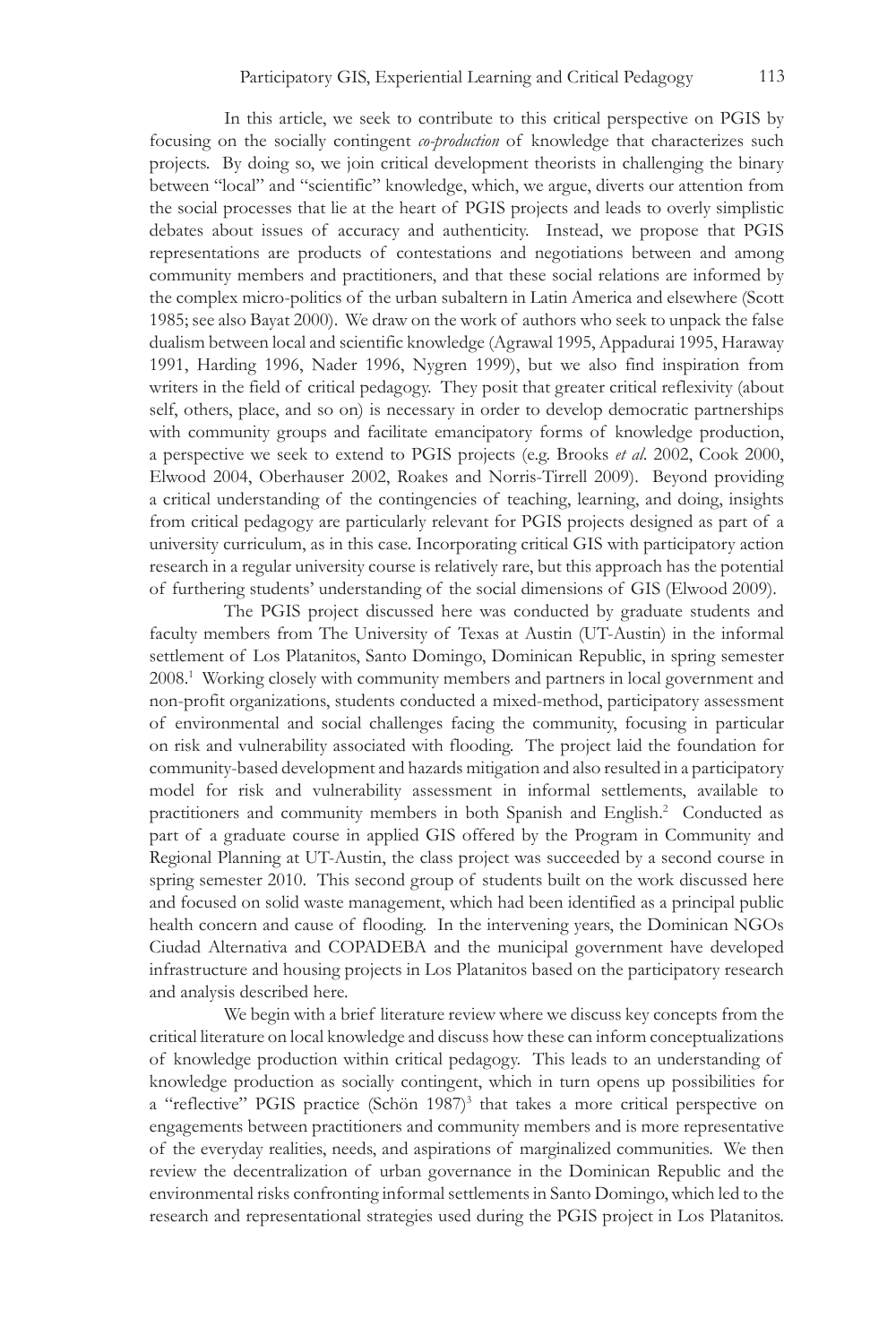We conclude with a few reflections about challenges and opportunities of PGIS-based research and analysis in marginalized settlements, in particular within a framework of field-based, critical pedagogy.

#### **Knowledge Production, Critical Pedagogy, and PGIS**

Our perspective on PGIS is premised on an understanding of knowledge as neither exclusively "local" or "experiential," nor exclusively "global" or "scientific." We find inspiration in critical development studies and the literature on indigenous knowledge, as well as from feminist interventions in science studies, which emphasize the social contingencies of knowledge production and problematize the presumed dichotomy between "local" and "scientific" knowledge (Agrawal 1995, Appadurai 1995, Haraway 1991, Harding 1996, Nader 1996, Nygren 1999). Local knowledge is often assumed to be merely common-sensical and derived purely from everyday, experiential practices, while scientific knowledge is presumed to derive from systematic and rigorous testing. Even though Western science is also shaped by the social and political-economic contexts in which it is produced (Bebbington 1993, Myer 1998), these narratives of objectivity lead to the fixing of Science as a "hegemonic (category) in the popular imagination" (Nader 1996, Purcell 1998). Instead, "knowledges" should be understood as contested, heterogeneous, and hybrid social constructions (Gupta 1998), produced through tangled webs of "situated and interrelated knowledges and practices, all of which are simultaneously local and global" (Moore, 1996: 9; see also Nygren 1999: 282, Robbins 2000).

This constructivist perspective on knowledge production is particularly relevant for critical approaches to PGIS, and a critical perspective on GIS more broadly. The emergence of PGIS stems in part from the development of the field of "critical GIS" in the mid-1990s, which in turn emerged from a concern, influenced by critical theory, that the positivist and quantitative approaches to geographic research inherent in GIS would circumscribe "geography's ability to make sense of the world" (Sheppard 2005: 7; see also Chrisman 2005; Harvey, Kwan and Pavlovskaya 2005; Pickles 1995 [ed.], 2004). Instead, PGIS aims to foster emancipatory and empowering GIS applications that incorporate diverse knowledges through participatory processes (Corbett and Keller 2005: 92; Dunn 2007; Elwood 2006a, 2007; Kyem 2001 [2004]; see also Sieber 2000). By their very nature, therefore, PGIS projects engender socially contingent processes of knowledge production through the intense encounters among community members and external agents such as NGOs, government representatives, and scholars situated in different organizational contexts (Elwood and Ghose 2001). In turn, such participatory processes of knowledge production are informed by complex engagements between quantitative methods and local knowledges, and shaped and disturbed by negotiations and associations between participants who operate in "spaces of dependence" characterized, in part, by differential access to resources and hierarchies of race, class, gender, and ethnicity (Elwood 2007; also Brown and Knopp 2008: 44, Elwood 2006a: 199). This means that the production of spatial knowledge in such encounters is inevitably shaped by socially constructed hierarchies of knowledge, especially the persistent dualism between presumed experiential, local epistemologies, and a presumed monolithic, and objective, scientific way of learning.

Because PGIS operates in such a politically charged space, therefore, it is necessary to develop a theory of praxis that accounts for disparities in power between local and global knowledge systems. This is especially true for PGIS work that takes place in the Global South, where asymmetries in knowledge production are even more severe and "empowerment" is a much talked-about, but often poorly defined and elusive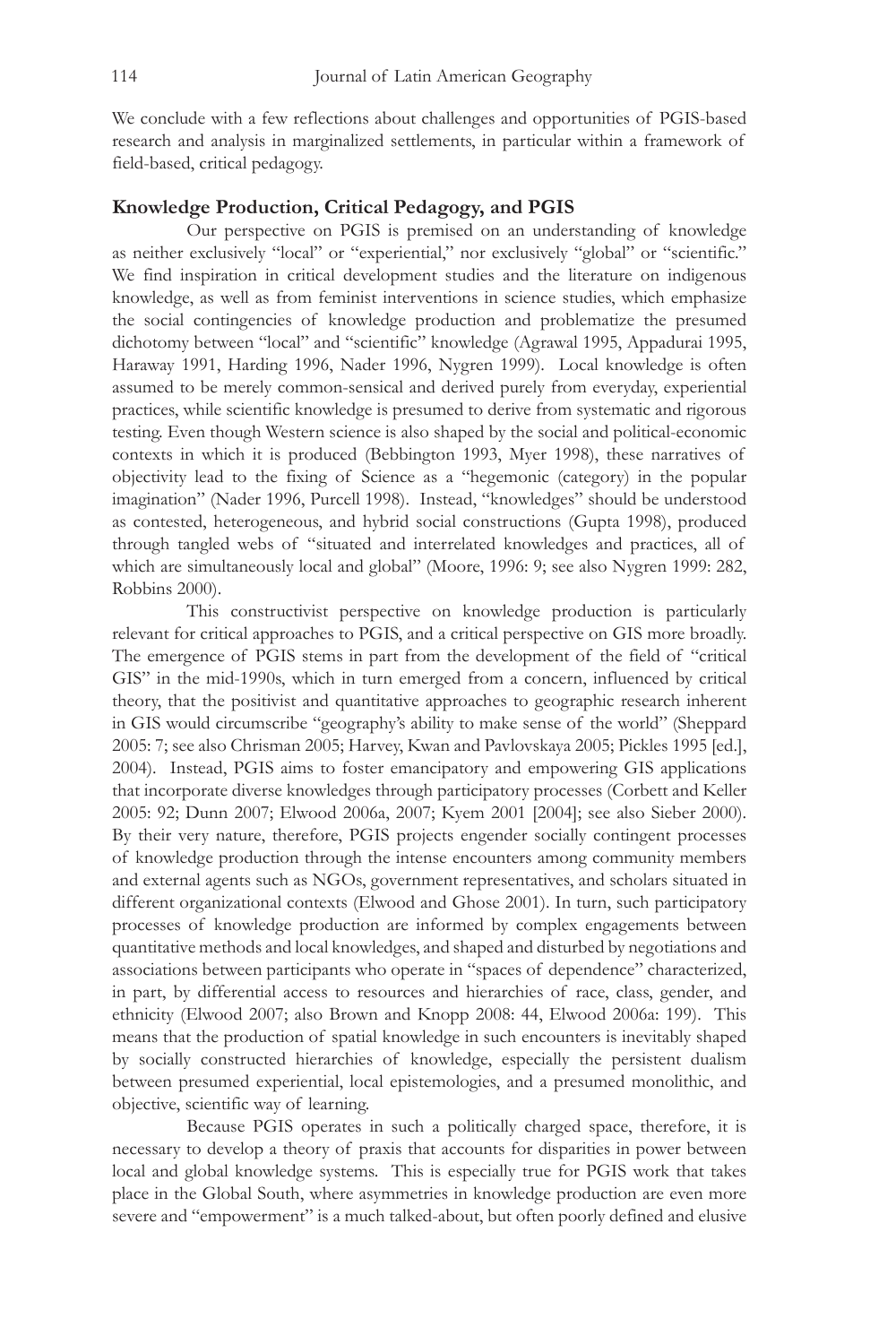goal (Corbett and Keller 2005; Kyem 2001 [2004]). Specifically we ask, how can PGIS be approached in ways that are reflective and critical of such hierarchies implicit in knowledge production, and at the same time, facilitate democratic productions of spatial knowledge and lead to representations that in turn effect a more just distribution of economic and political resources? In short, how can a critical approach to knowledge production within PGIS serve what Merrett (2000) calls geography's "neglected tradition" of social justice (see also Fuller and Kitchin [eds.] 2004; Heyman 2001a, b; Heyman 2007; Maxey 1999), while at the same time facilitating geographic knowledge production in participatory, emancipatory spaces outside the "academic lifeworld" (Sheppard 2005: 15)?

To encourage such critical approaches to knowledge production in PGIS, we find it useful to engage with debates on the social contingencies of knowledge production developed in the literature on critical pedagogy and reflective approaches to service learning. Service learning is premised on developing close working relationships with community members and activist groups, where students learn research methods and develop topical knowledge while contributing technical expertise to community partners (Brooks *et al*. 2002; Harris 2004; Kent, Gilbertson and Hunt 1997; Lemieux and Allen 2007; Schweitzer, Howard and Doran 2008). However, such service learning projects should challenge students to reflect on their positionality and the possible, social and political consequences of their engagements with less-privileged communities (Boyle-Baise 1998, Boyle-Baise and Sleeter 2000, Heyman 2001b, King 2004, Wade 1997). At each stage of such critically informed service learning projects, students should critically consider how their privileged position as keepers of "expert" or "professional" knowledge shapes their approach towards the experiential, local, (and often dismissed) knowledge of community members.

This is because knowledge production in such service learning projects is never straightforward, but instead shaped by the politically and socially charged encounters between people who bring their own positionalities and their own assumptions about place, people, and the relative value of different forms of knowledge to the project. Students must be challenged to break with the scientific tradition of knowledge production through observation, data collection, laboratory analysis and so on, and instead promote a more equal exchange of ideas, knowledge and experience (Heyman 2001b, King, 2004). However, since field experiences do not in and by themselves "unproblematically enhance students' capacities to analyze [the] complicated 'fields' they experience critically" (Elwood 2004: 54), students must learn to critically consider the social constructions that inform the co-production of knowledge, which necessitates critical reflections of the very process of knowledge production (Elwood 2009).

From the perspective of critical pedagogy, such critical awareness of the social contingencies and implications of knowledge production begins with "critical reflection" about place, self, and others (Asher 2005, Brooks *et al*. 2002, Cook 2000, Maxey 1999, Oberhauser 2002, Roakes and Norris-Tirrell 2009). This presumes that learning is a dialogic process of knowledge production (Freire 1970, Webb, Allen and Walker 2002) and that "[teaching] and learning are dynamic, challenging, unpredictable, and sometimes indistinguishable, processes" (Cook 2000: 16). In turn, such a cooperative approach to learning (Merrett 2000) creates possibilities for developing an "empathic awareness of others" (Kitchin 1999: 45) and facilitates a deeper understanding of the complex social relations in which students and project participants are situated. In this way, the criticalpedagogical classroom can facilitate more just social action instead of reproducing dominant social relations (Howitt 2001: 148, see also Crabtree and Sapp 2003; Freire 1970; Giroux 1983, 1988, 1997; McLaren 1998).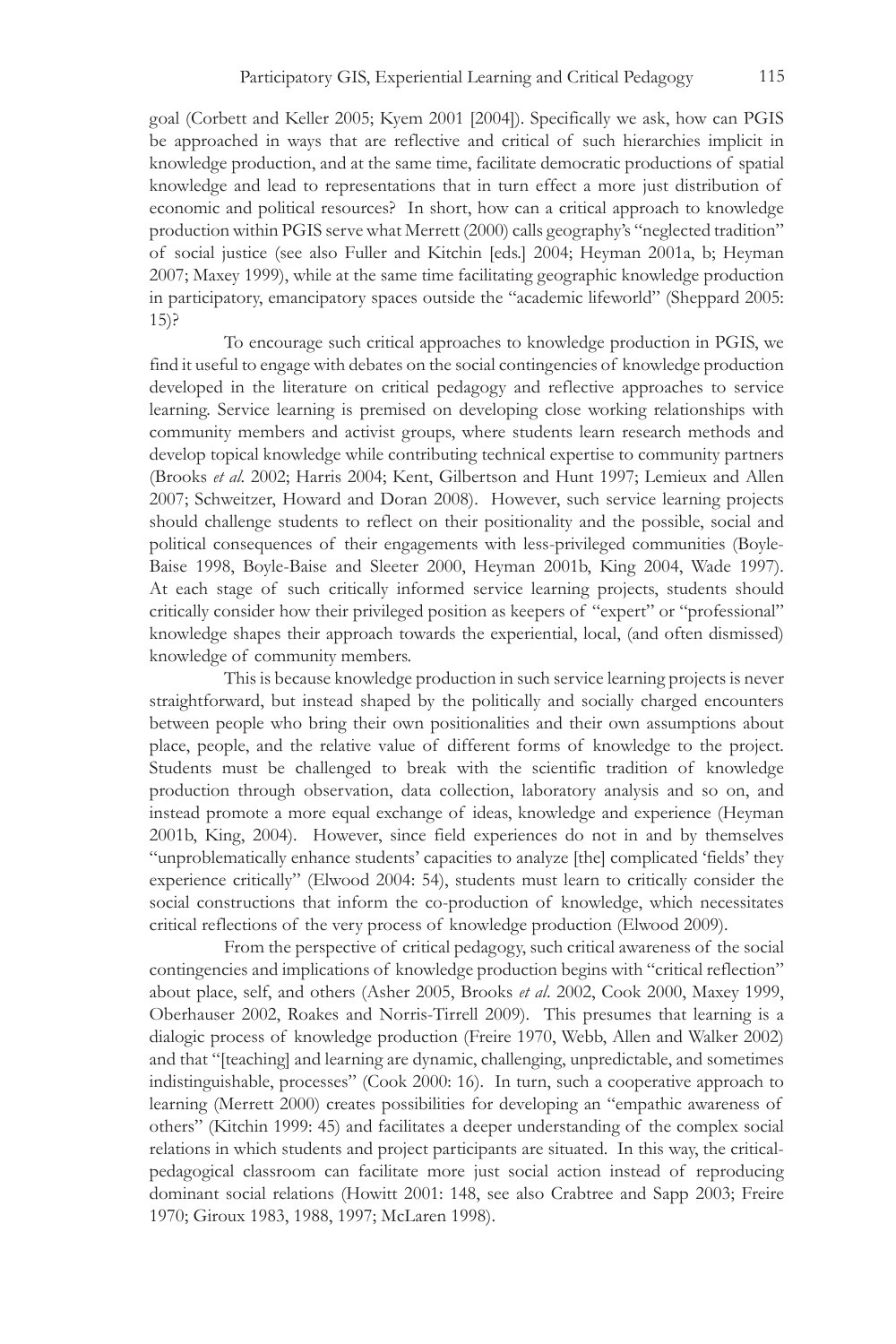Such an understanding of knowledge as *co-produced* through encounters in the field has important implications for critical PGIS. By encouraging greater reflection about our own and others' positionalities and roles in such knowledge production, this critical perspective facilitates new ways of thinking about the complex and socially contingent ways knowledge is *always* produced. In the case of PGIS, researchers must critically consider the implications of integrating local spatialities into "scientific" spatial representations such as maps and GIS, which, by their very nature, tend to fix and reduce complex, constructed, and socially contingent local spatialities (Brown and Knopp 2008; Corbett and Keller 2005; Fischer 2000; Sletto 2009a, b; Watson 2003; Umemoto 2001; see also Corburn 2003, Cole and Foster 2001, DiChiro 1998 for further discussion of this dilemma in environmental justice research).

In the project discussed here, students had the unusual opportunity to directly engage in such socially contingent co-production of knowledge, broadening their understanding of the social dimensions of GIS and developing a more critical perspective on development projects (Elwood 2009, Esnard *et al.* 2001). They worked closely with community members on "uncommon ground," understood as the space where activists and other outsiders interact with members of communities in ways that "are emotionally laden, relational, hybrid, corporeal and contingent.... [In these encounters,] questions arise such as what roles do we adopt in protest situations, what are our emotional responses, and how can we go beyond pre-determined identities and problematize our positionalities?" (Chatterton 2006: 260). To critically reflect on and share their perspectives on these encounters, students participated in daily debriefing sessions, in interviews by the documentary film maker who accompanied the students in the field,<sup>4</sup> and in ongoing, daily conversations with community members about research goals, data limitations, and possible future projects.

By entering into and reflecting on these encounters on "uncommon ground," the traditional division between "student," "professor" and "community member" began to diminish. This gave students a deeper appreciation of the social and technical complexities of researching and representing local knowledge via GIS (Elwood 2009: 54), and through the "creative alliance" (*Ibid*.) forged between students and community members, space was opened for community members to strengthen their ability to engage more successfully with external actors in Santo Domingo and beyond (Kyem 2001). Further discussion about the possible empowerment of residents is beyond the scope of this essay, partly because "community empowerment" is difficult to evaluate (*Ibid.*) and the project is still in its early stages. However, these critical perspectives on the social contingencies of knowledge production and the emancipatory potentials of participatory GIS was an important inspiration as the students developed their field mapping methods, partly in close collaboration with residents, and even more so when they reflected on their mapping and GIS strategies almost two years following the project.

# **Environmental Risk and Vulnerability in Santo Domingo, Dominican Republic**

Los Platanitos is an informal settlement located in the municipality of Santo Domingo Norte on the northern edge of the Santo Domingo metropolitan area (Figure 1). With a population of approximately 257,000, Santo Domingo Norte is one of eight municipalities formed when the capital city was divided during a decentralization process begun in the early 2000s. Santo Domingo, which had a population of 2.5 million in 2001 (the date of the latest census), was originally established at the mouth of the Río Ozama in 1502 and lays claim to being the first Spanish city in the Americas. The city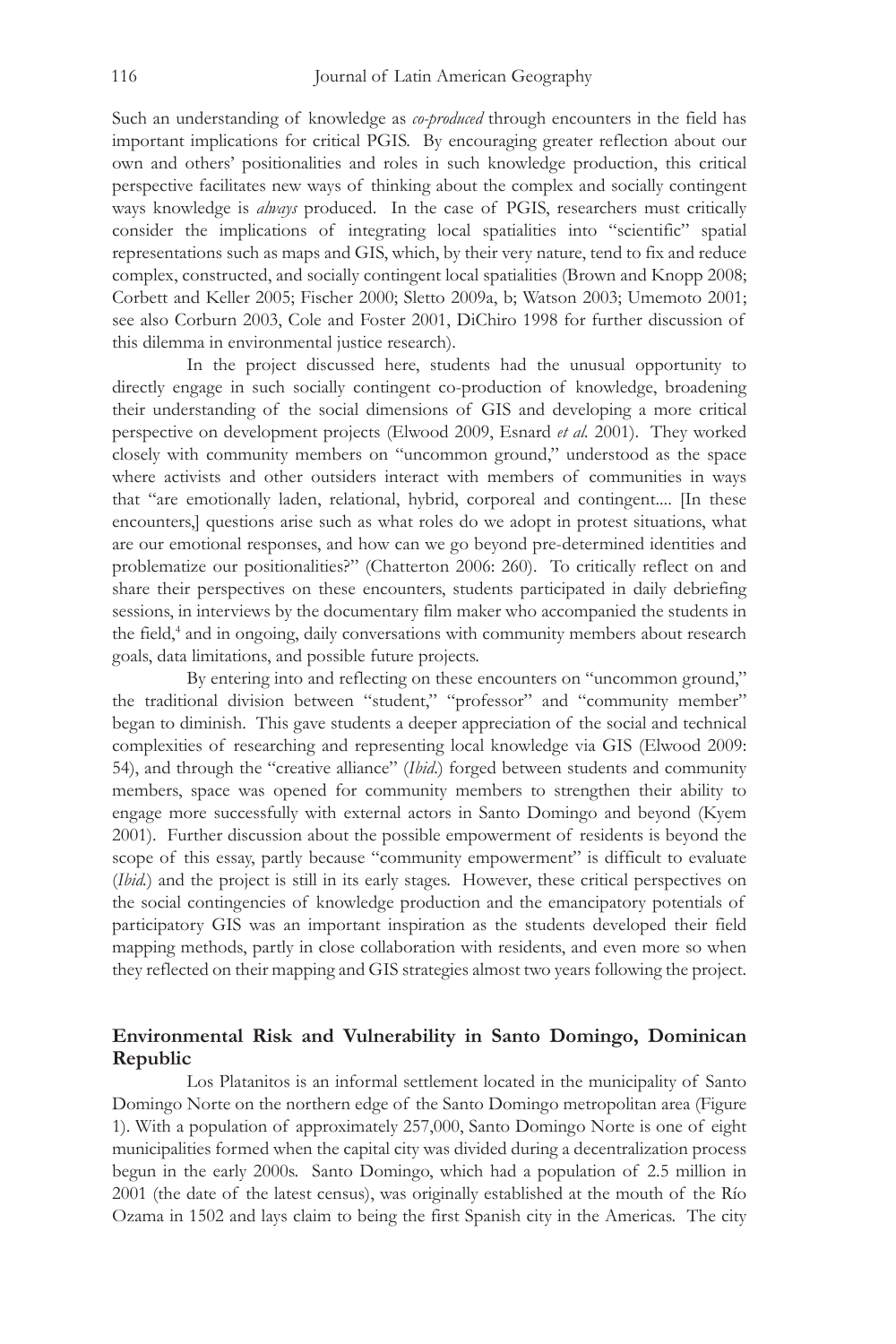grew exponentially during the late 20th century, when in-migration from the countryside combined with natural population growth led to uncontrolled development of periurban slum settlements (CONAU 2007, Fernández (ed.) 1996, Romero 1996).



Figure 1. Los Platanitos, Santo Domingo Norte, Dominican Republic, with surrounding neighborhoods and major streets. Map developed by Shawn Strange, Martin Thomen and Solange Muñoz (Sources: CONAU, GoogleEarth and the Community of Los Platanitos).

These informal settlements typically formed in marginal and hazardous public-use areas, including the floodplain, riverine cliffs, and canyons that drain into the rivers Ozama and Isabela. Because of their precarious location, these settlements are at risk of flooding and mudslides, which again is exacerbated by extensive development of impermeable surfaces and dense patterns of often inadequately constructed homes. As in the case of informal settlements elsewhere in Latin America, sewage, water, electricity, and solid waste services are intermittent or wholly absent, garbage accumulates in the streets and sewage drains untreated into creeks, and as a result, respiratory and intestinal diseases are common. In this, Los Platanitos fits the pattern of informal settlements elsewhere: an estimated 90 percent of Latin America's sewage is dumped untreated in streams and rivers (Davis 2006: 137). These public health challenges are compounded by high levels of crime, illiteracy, and unemployment, leaving residents exceedingly vulnerable in the face of heavy rainfall and hurricanes (Chantada 1996; Navarro 2005, 2006; Santada 2004; Tejeda 2000).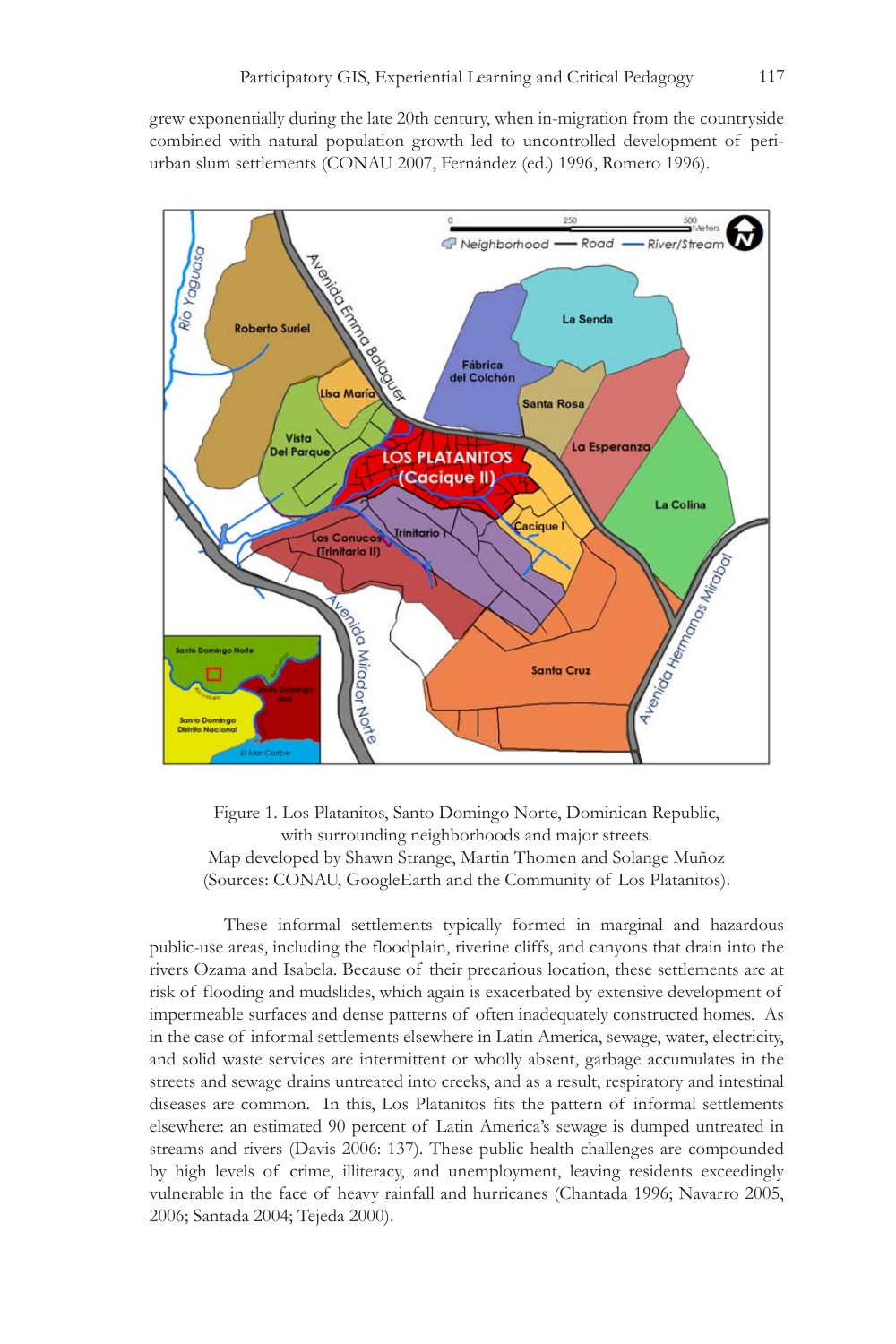Informal settlements such as Los Platanitos have developed in large part because of the rapid in-migration to metropolitan areas during the latter half of the 20th century, coupled with the limited capacity of the state to provide adequate infrastructure and housing. On the fringes of many Latin American cities, it is increasingly common to find shanty towns and new rural migrants next to walled suburbs and middle-class commuters fleeing crime and insecurity in the city center (Davis 2006: 47). On a global level, the rapid rate of urbanization is resulting in the creation or expansion of such settlement types in the developing world (Awusu, Agyei-Mensah and Lund 2008). In 2001, 924 million people, or 31.6 percent of the world's urban poor, lived in slums (UN Habitat 2003). By 2030, an estimated 5 billion of the worlds 8.1 billion people will live in cities and about 2 billion of them will live in slums, primarily in Africa and Asia (Davis 2006, Eaves 2007, UN Habitat 2003). Urbanization is now the predominant experience in underdeveloped nations of the southern hemisphere (Davis 2006, De Soto 2000).

In many ways, Los Platanitos typifies informal settlements in Santo Domingo. The community is located in a steep canyon draining into Río Ozama and residents suffer from illnesses stemming from the open sewage, contaminated tap water, accumulation of garbage, and frequent flooding (Figure 2). Because of these precarious conditions, Los Platanitos and other communities like it are known as cañadas, a moniker that refers not only to the streams and the rugged topography



Figure 2. The informal settlement of Los Platanitos lies in a steep valley (*cañada*) and homes are at risk of flooding during heavy rains. Photo: Rosa Donoso.

but also encapsulates the precariousness of life in these informal settlements. More unusually, Los Platanitos was informally constructed beginning in the 1980s on top of a landfill; today, erosion causes garbage to emerge from the ground on the steep sides of the valley. Los Platanitos is also characterized by a strong sense of community, however, and extensive social networks provide support to families in need. Like civil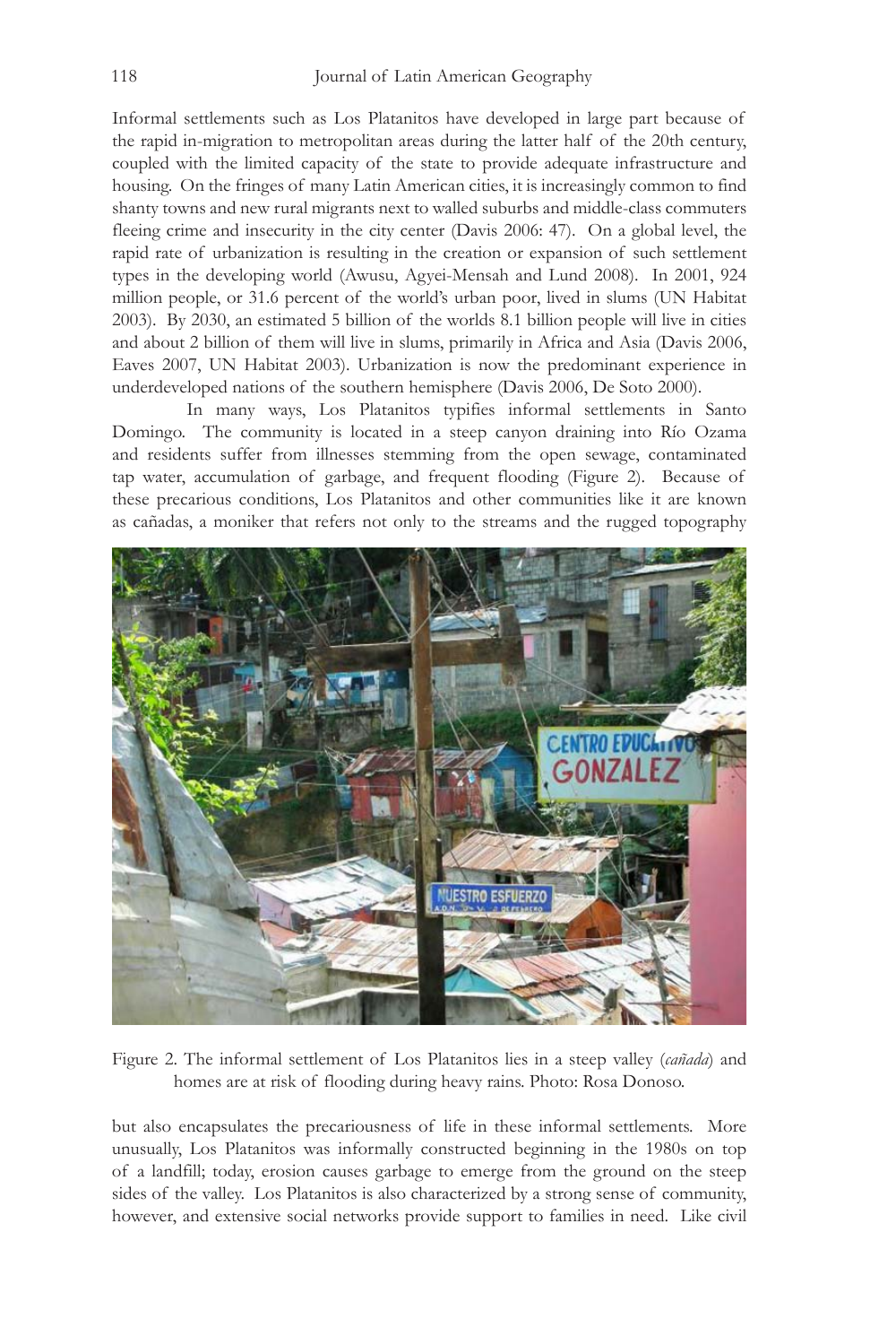society organizations elsewhere in the Dominican Republic, informal neighborhood organizations have a history of applying constant pressure on local governments to provide basic infrastructure improvements and public services (Navarro and Mercedes 2006, Pelling 2002, Rauber 1995, Sletto (ed.) 2008).

These social networks and neighborhood organizations formed the basis for the UT-Austin PGIS project in spring 2008. Although UT-Austin's work in the Dominican Republic originated from an invitation by the municipality of Santo Domingo Norte, the PGIS project in Los Platanitos was developed as a service-learning effort in close collaboration with community organizations and with the advice and technical assistance of the municipality and the NGOs Ciudad Alternativa and COPADEBA. The goal was to work closely with community members to conduct a risk and vulnerability assessment, focusing especially on the flooding in the lower reaches of Los Platanitos. Since vulnerability is a consequence of potential exposure to hazard (in this case, flooding and garbage accumulation) combined with a lack of social capital (low levels of education, high levels of poverty, and so on), the research would require multiple methods and range across multiple scales.

During the first fieldwork period in January, 2008, students worked with community members to model the built environment and map building footprints, flood zones, and transportation networks, and conducted household surveys and interviews to identify areas and populations of greatest risk. Upon returning to Texas, students incorporated the field maps and AutoCad data with the household survey into a GIS, both in 2D and 3D, which allowed them to analyze spatial distributions of social and environmental characteristics (see Lemma, Sliuzas and Kuffer 2006 for PGIS in slums in Ethiopia). During the second research trip, in March 2008, the students delivered a report and large-scale poster to community members and project partners and also conducted a participatory problem assessment, using maps derived from the field research in January. In the following section, we present some of the principal tasks and methods used by the students who worked on the mapping and physical survey components of the project. We discuss (1) the mapping of community boundaries, (2) the mapping of urban structure, (3) the physical survey and subsequent participatory problem assessment, and (4) map symbolization and design strategies.

## **PGIS in Los Platanitos, Santo Domingo: Methods, Challenges and Dilemmas**

#### *Mapping community boundaries*

Before the first research trip, students were tasked with producing reliable base maps to use during fieldwork. Since the spatial and aerial data acquired from the municipal government was not detailed or recent enough, the students captured a screenshot of the community in Google Earth and georeferenced this to "shapefiles" (spatial data files used in ArcGIS) of major roads provided by the municipal government. To make it easier to spatially reference locations in the field, students printed out postersized aerial images of the neighborhood at different scales. One image encompassed Los Platanitos and the surrounding area, another included only Los Platanitos, and a third set represented different sections of the community at a larger scale. Next, students superimposed a grid on the image of Los Platanitos and created "map books" where each page showed one of the gridded tiles at an even larger scale (approximately 1:25). In the field, students conducting the physical survey used the map books to ensure their drawings could be accurately georeferenced and student members in the GIS/mapping team used them to record hydrographic information, building footprints, and public and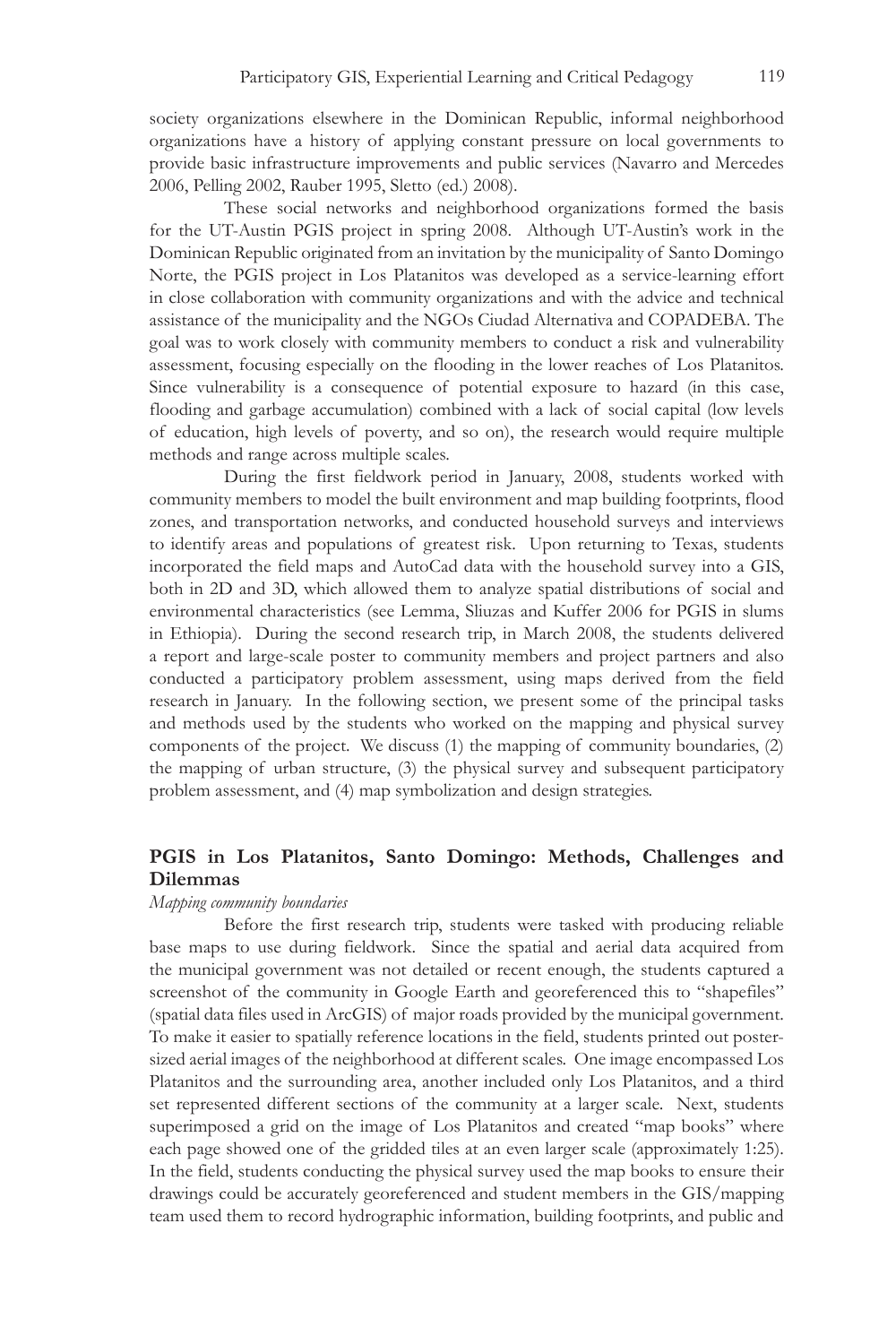commercial spaces. Students also recorded information on data sheets that were later used to populate attribute tables in GIS.

By conducting the field-mapping together with community members, students were able to record local knowledge that was not readily apparent, such as the informal boundaries of the community.v On the first day of fieldwork in January, a group of self-selected community leaders participated in a mental mapping workshop where they sketched the boundaries of the community on a large Google Earth aerial image. Following the workshop, the students and community members field-checked the mental map by systematically walking the entire extent of the community, openly discussing the boundaries among themselves and with residents who live in the immediate vicinity. Afterwards, the neighborhood boundaries were vetted again by other community members, who explained in detail the informal neighborhood divisions that make up the area. During the last days of the field research, some of the community members questioned the boundaries, which highlighted to the students the ethical and political risks of presumably straightforward cartographic acts and the complexities of political interests and power structures in Santo Domingo Norte (see Kyem 2001 [2004]).

Although Los Platanitos is not a formal political division in Santo Domingo Norte, community members realized that drawing the informal boundaries of the neighborhood carried great symbolic significance (see Figure 1 for the boundary of Los Platanitos and surrounding neighborhoods). Prior to this mapping project, Los Platanitos was not included on official maps of Santo Domingo Norte; hence community members refer to the neighborhood as the *Rincón de los Olvidados* ("the corner of the forgotten ones"). The documentation of the boundaries of Los Platanitos also offers potential political benefits to the community, including formal recognition of the neighborhood by state and municipal government officials. With such formal recognition, the neighborhood is better positioned to compete with other, planned neighborhoods in the surrounding area for municipal resources and services.

At the same time, however, students carefully considered how the drawing of boundaries of Los Platanitos could potentially reinforce or reshape relations of power, especially since their maps would bestow greater legitimacy to this particular community. By mapping Los Platanitos, one of four informal neighborhoods that make up this area, would they establish a new, spatial and social hierarchy by prioritizing one neighborhood over others? The potential ramifications of these spatial and temporal choices were not clear to the students at the time. In retrospect, they learned that their work led to the municipality to pave certain roads inside Los Platanitos, but not in surrounding neighborhoods.

In addition to their concerns about the relationships among the neighborhoods in the area, the students also considered how the complex social relations inside Los Platanitos—uneven relations of power between families, firmly established gender roles, and generational divides—might shape participation in the project and the content of the final maps (Elwood 2006a). They also began to realize the limitations of PGIS in revealing subjectivities and meaning (Brown and Knopp 2008), especially when they attempted to map flood levels along the canal in the lower reaches of the community. To develop the flood maps, students walked with elders along the length of the canal. After conferring with residents in each location, the elders indicated the highest flood stage in living memory on the exterior walls of houses or on the sides of the canyon. Although this allowed for subsequent digitizing of an approximate floodplain, the.GIS could not represent painful memories of catastrophic flooding events and the emotional toll of recurrent, minor flooding, which regularly sweeps debris and sewage into people's homes.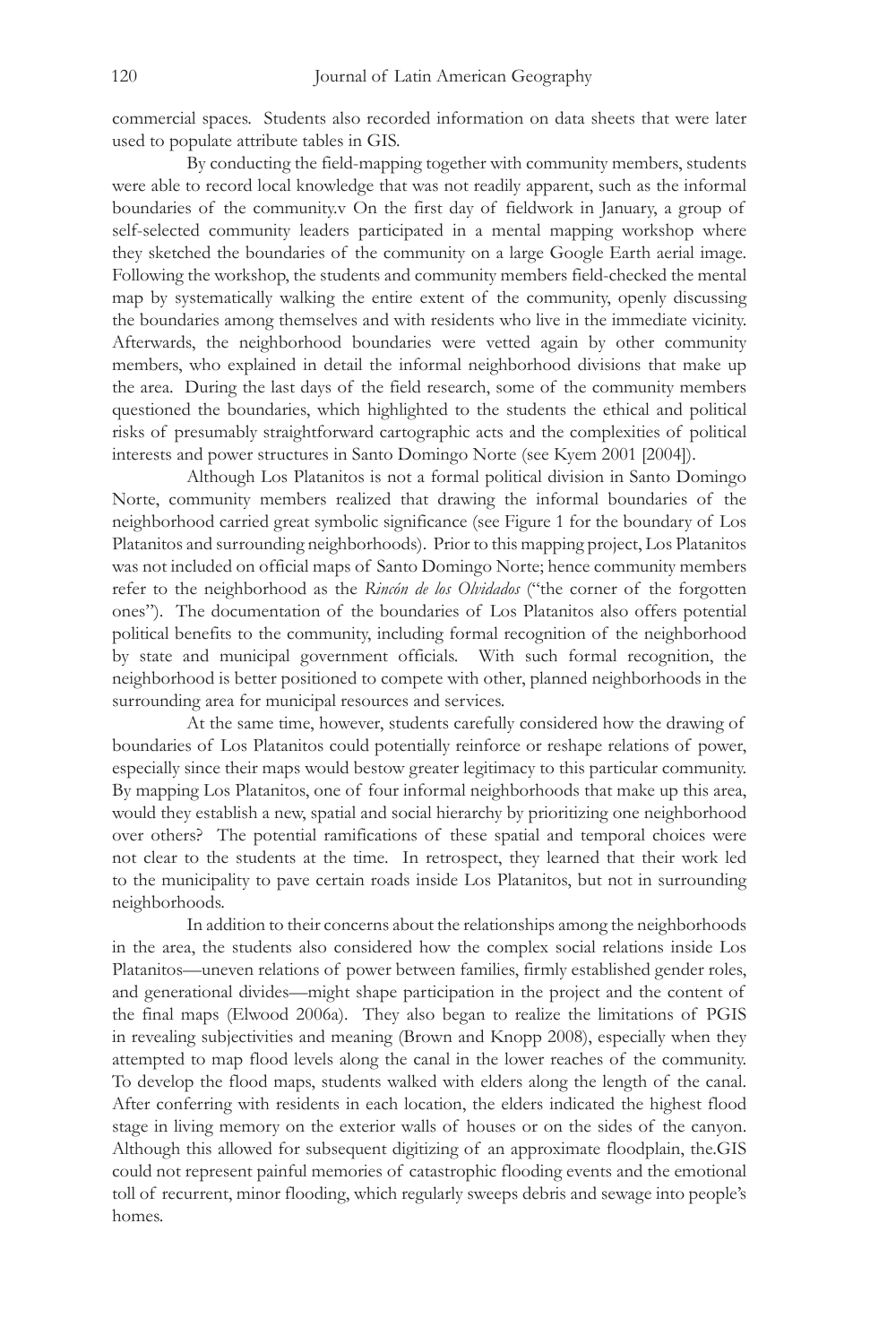#### *Mapping urban structure*

As students were pursuing this co-production of spatial knowledge with self-selected community members, they also wrestled with the tensions and hierarchical relationship between scientific and local knowledge. Through their formal GIS education, they had been "disciplined" to measure quality of GIS output in terms of spatial accuracy and precision. However, these standards proved to be difficult to live up to, given the time and funding limitations of this project. Also, students were confronted with fundamentally different urban forms and conceptualizations of public and private space, which made it particularly challenging to record building footprints and the street and alley networks. In Los Platanitos, home construction is intermittent, informal, and contingent on available space and materials and social relations: homes are built wall-towall to save on space and materials, additions are built to add living space to a relative's family, family members frequently move from one house to another. Patios and open spaces between the densely built houses are alive with socializing, game-playing, and other activities that in the USA usually take place in "private" space. Alleys and streets are not clearly delineated from private spaces and vary in configuration, paving, and so on, creating a profoundly different urban form that requires creative mapping approaches.

Eventually, after crisscrossing Los Platanitos with the guidance and assistance of community members, students became familiar with this unusual (to them) urban structure. By systematically walking through the community with the aerial images and local guides, they were able to trace the streets and the meandering, smaller alleys and also map commercial buildings and public spaces. To develop their building "footprint" map, students traced buildings directly onto the aerial images in the map-books from the vantage points of rooftops and hills surrounding Los Platanitos. This was complicated by the haphazard building patterns that make it difficult to distinguish one building from the next, and some buildings are set behind walls of sheet metal or hidden from view behind other buildings and trees. Also, each rooftop does not necessarily correspond to a single household, making it impossible to use the building footprint data for demographic analysis. However, when the students returned in March, they were able to revise their draft maps, including the names and locations of non-residential structures, public places, and streets and alleyways, and improve their accuracy (Figure 3).

#### *Physical survey and participatory problem assessment*

An important goal of the project was to conduct participatory risk assessments workshops, and to later georeference and represent this local knowledge as a qualitative layer in GIS; i.e. coupling GIS with ethnographic methods to enhance residents' and policy makers' understanding of the challenges posed by environmental hazards in Los Platanitos (see Matthews, Detwiler and Burton 2005). This required a detailed, georeferenced spatial model of the channel and the built environment, which again necessitated a physical field survey. A team of students and community members took measurements of the channel and adjacent buildings while drawing sketches at scale by hand, and also recorded height and width of buildings and construction materials used for the walls, roof, and floors. Once back in Texas, the hand drawings were translated into a two dimensional AutoCAD site plan and the construction materials data were tabulated in Excel. The AutoCAD drawing, with its two main layers of information the channel and the houses located next to it—was later exported, joined with the Excel file, and georeferenced in GIS to shapefiles produced by the mapping team.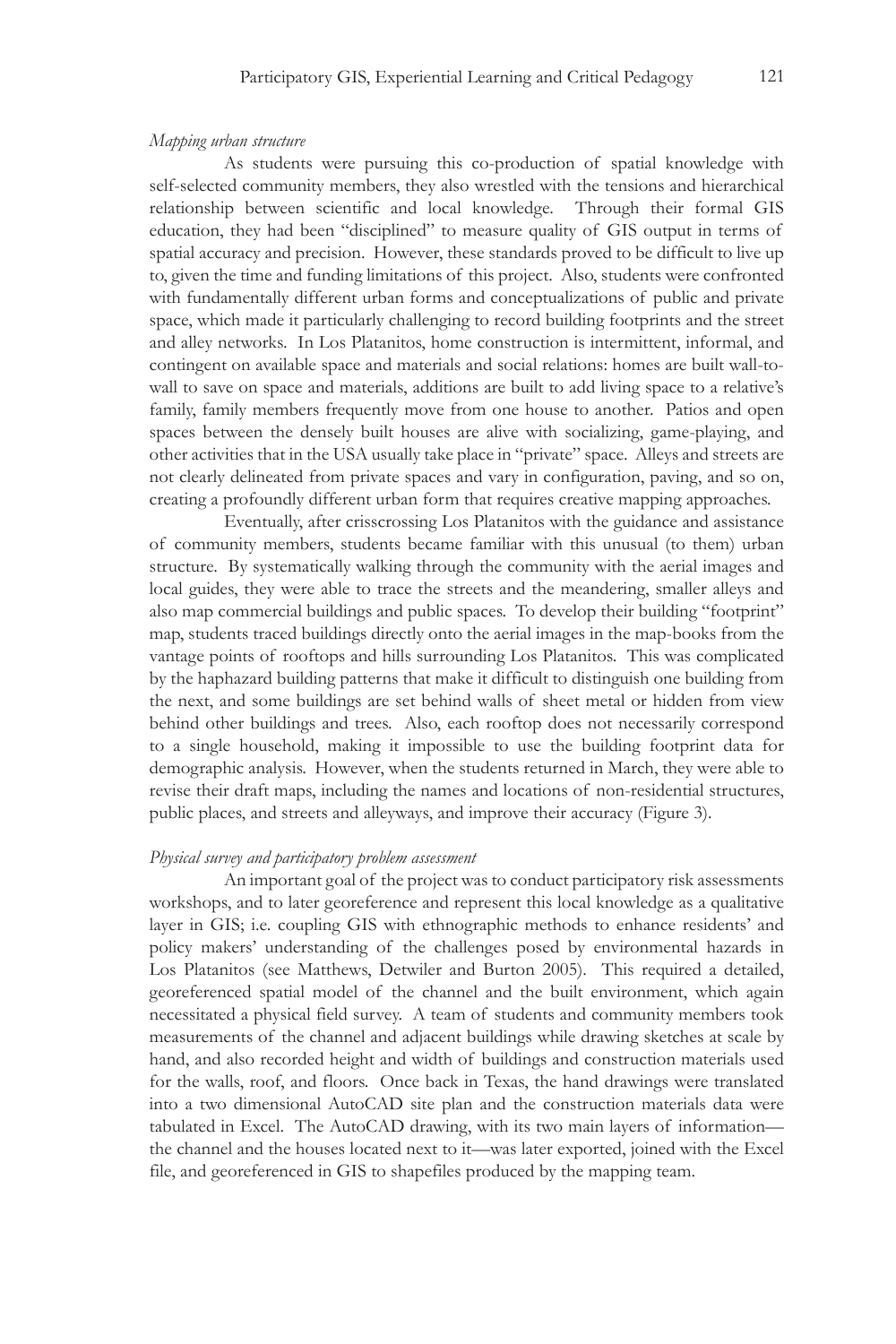

Figure 3. streets and landuse in Los Platanitos. Map developed by Shawn Strange, Martin Thomen and Solange Muñoz (Sources: CONAU, GoogleEarth and the Community of Los Platanitos).

The site plan showed that the channel is not homogenous—it varies in depth, width and type of structural intervention, channelizing, and so on—and that therefore, rainfall and garbage accumulation will affect the families living adjacent to it in different ways. This called for further, qualitative research with community members, since only they could provide the detailed, local knowledge to make such fine-grained risk mapping possible. When the students returned to the community in March, they held three problem evaluation workshops with groups of children, women and men separately to allow them to discuss and map what they felt were problematic sections of the channel. The workshops were conducted using posters that included the AutoCad file, the aerial image, and photographs, which allowed the students and community members to record and georeference local knowledge without walking through the actual site. In other words, the posters had to be easy for community members to read, but at the same time, sufficiently accurate to allow for effective co-production of spatial knowledge (Figure 4).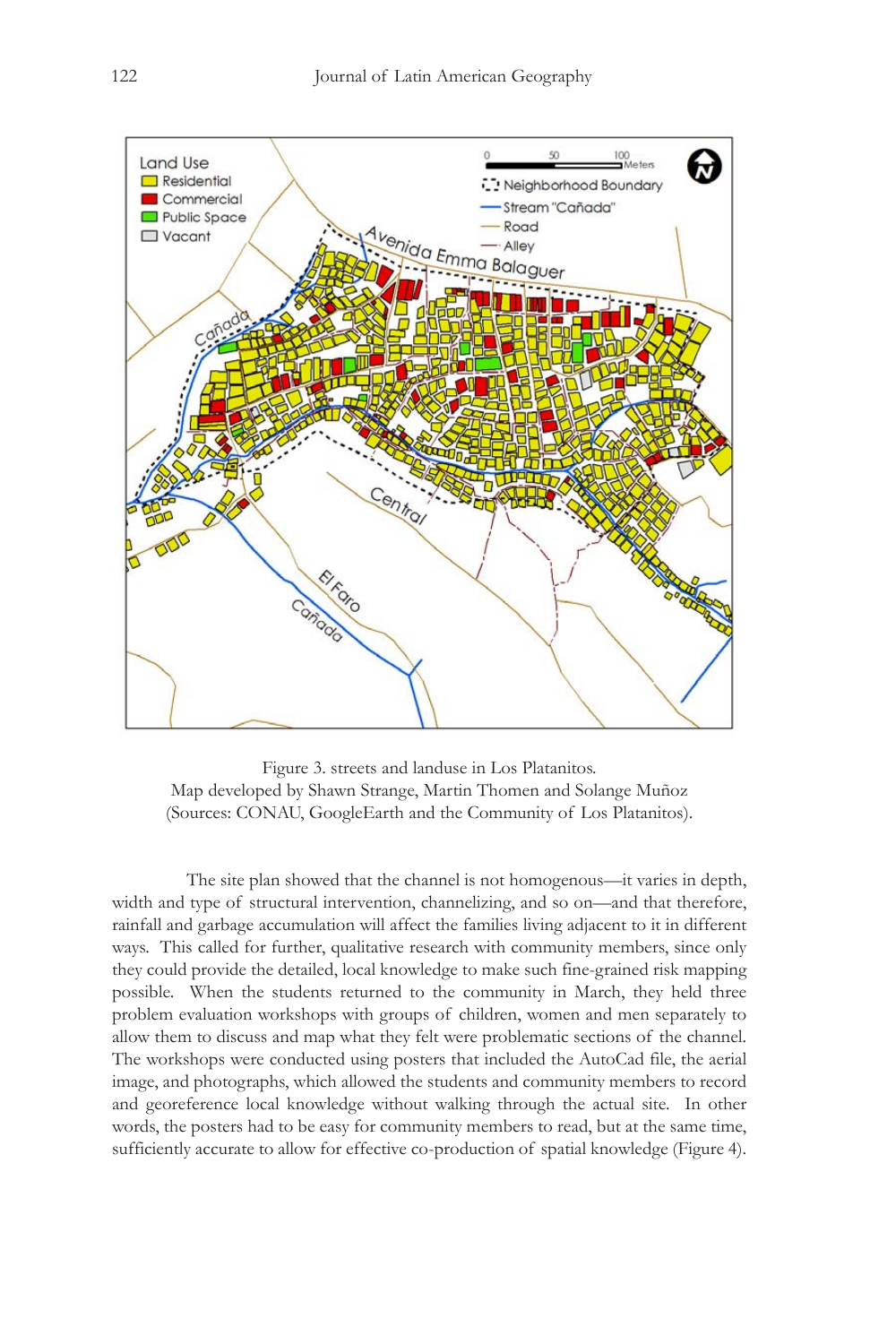

Figure 4. The AutoCad file of the built environment was georeferenced, joined to attribute tables in ArcGIS, and combined with photographs to create a poster for participatory problem assessment. This figure shows a section of the poster following the series of workshops in Los Platanitos. Design: Rosa Donoso.

To facilitate the problem evaluation workshops, students presented a series of five questions to residents. These questions had emerged from the physical survey activities during the January field research, when community participants repeated specific concerns associated with flooding and garbage accumulations. The goal of the problem evaluation workshop, therefore, was to map locations that corresponded to the concerns identified by residents. These locations included: 1) Points of trash accumulation; 2) Points of heavy flooding during rain storms; 3) Points of perceived contamination; 4) Points of perceived danger to children, and 5) Points where children like to play.

In each of the workshops, students posed these questions to the approximately 15 participants who were asked a series of questions while students recorded their answer directly onto the poster. The local knowledge recorded in the workshops was eventually tabulated in Excel and georeferenced in GIS, using the channel and house AutoCad file as reference, thus providing a layer of qualitative data superimposed on the empirical information gathered in the field.

These workshops underscored to the students and community participants that different sections of the channel are affected by different problems. Following these three workshops, students and a facilitator from Ciudad Alternativa, organized a meeting of about 10 adult men and women to rank the "most critical" areas along the channel. The goal was to openly discuss and reach consensus about the spatial variability of risk and vulnerability along the channel. Although participants eventually agreed that more extensive involvement by the rest of the community was required to come to any sort of resolution, the participatory approach helped raise awareness about the need for open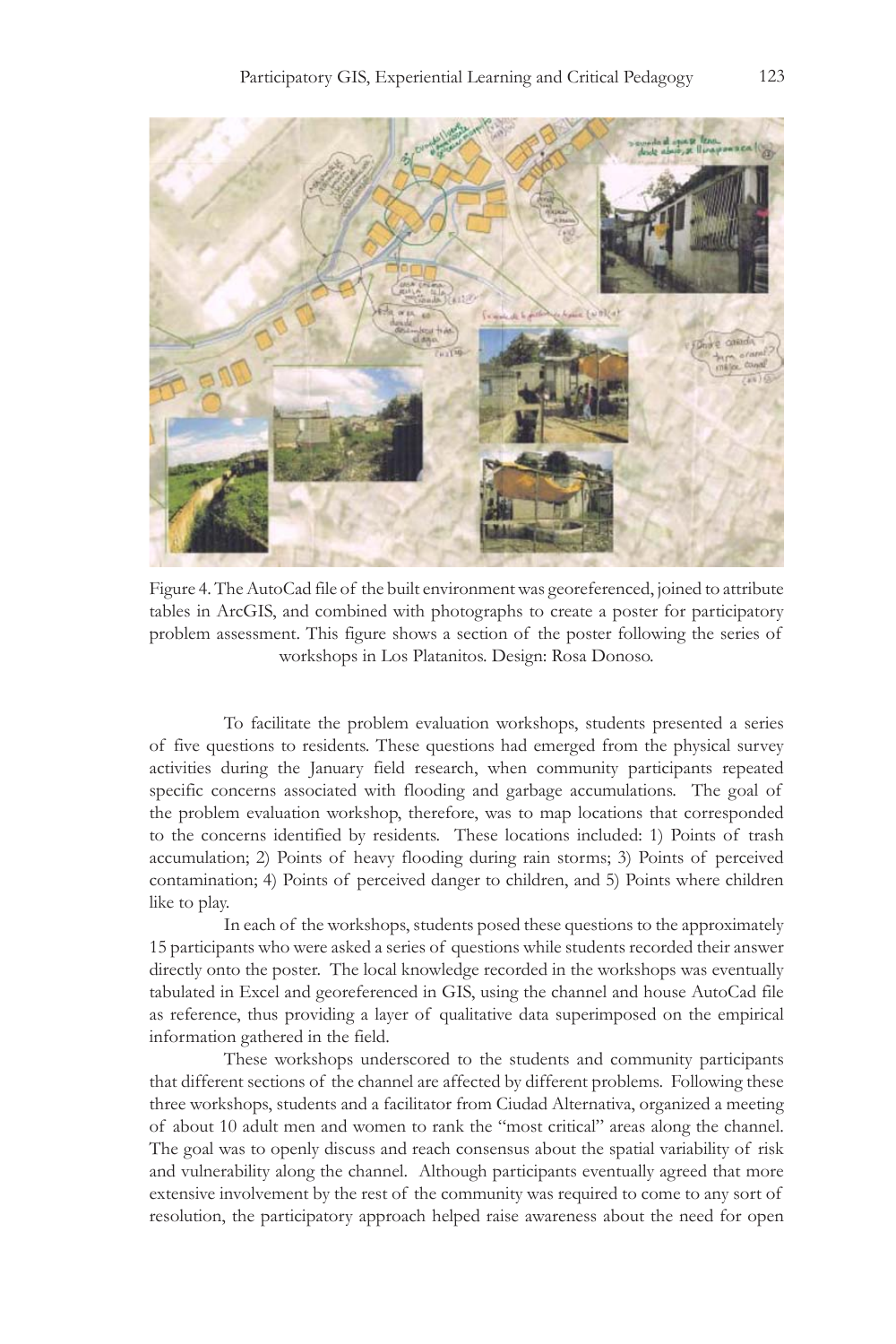dialogue and consensus building. The PGIS process also revealed—both to community members and students—the powerful role of GIS-based spatial narratives coupled with ethnographic methods in prioritizing community needs and advocating for infrastructure improvements (Elwood 2006b; Matthews, Detwiler and Burton 2005).

#### *Dilemmas of map symbolization and design*

After returning to Texas following the January field work, students began to digitize shapefiles, record attribute data, and design the final maps. At first, this seemed relatively straightforward. The students were able to choose map symbols common in Dominican maps for features documented in the field, such as roads (represented by black lines), building footprints (salmon-colored polygons), and flood zones (semi-transparent blue polygons). But in order to represent qualitative data, they were forced to make important, politically and ethically charged decisions. The maps would be provided both to policy makers and community members, which meant choosing colors, line weight, fonts, and symbols that would appear sufficiently "scientific" to policy makers, but that at the same time would faithfully reflect local knowledge, perspectives, and interests. Also, time and funding were limited and the students would not be able to test and evaluate the legibility of their symbolization scheme with community members.

At this stage in the co-production of knowledge, then, the hierarchies of local and scientific knowledge came to the fore, as they will in PGIS projects. Map symbols carry meanings that might go beyond, or even contradict, the intentions of the map maker, making it possible to "lie with maps" or to misrepresent the meanings intended by community members, or even more fatally, represent communities in ways that might be disempowering to residents (Brown and Knopp 2008; Monmonier 1991; Wood 1992, 1993). In Latin America, indigenous homelands have been represented in maps as empty and ripe for development; conversely, through the mapping of squatter settlements, communities have been made "visible" to the state and therefore faced greater external control and violence. On the other hand, community-based mapping that draws on the languages of Western science have produced rhetorically powerful, alternative spatial representations (see Fox, Suryanata and Hershock [eds.] 2005; Fox, Yonzon and N. Podger 1996; Gordon, Gurdian and Hale 2003; Offen 2003; Rocheleau 2005; Roth 2009; Hodgson and Schroeder 2002; Wainwright and Bryan 2009; Walker and Peters 2001).

These dilemmas were painfully clear to students as they considered how to represent perceptions and local knowledge documented in the participatory problem assessment: the channel spill zones, points of garbage accumulation, contaminated areas, "critical areas," and areas where children play and areas dangerous for children. The "spill zones" are the points where the channel *begins* to overflow during heavy rains. Although information was not available to represent the *extent* of the overflow from these points, they nevertheless have a greater spatial (and social) impact than can be adequately represented by a small point. The students therefore decided to use a red point surrounded by a dark blue circle to suggest larger spatial extent and impact. They represented points of garbage accumulation with icons that looked like broken down cardboard boxes, and contaminated areas by the well known skull and crossbones symbol, but with a circle to suggest a larger spatial extension. Similarly, residents conceive of "Critical Areas" as relatively extensive, prompting students to represent these with circles in blue and red with different directionality of lines for men's and women's observations, respectively (Figure 5 [one in a series of three maps]). Children's play areas and areas hazardous to children were represented as triangles of green and black, respectively, to simplify map reading but also to make it clear that these areas often overlap (Figure 6 [one in a series of three maps]).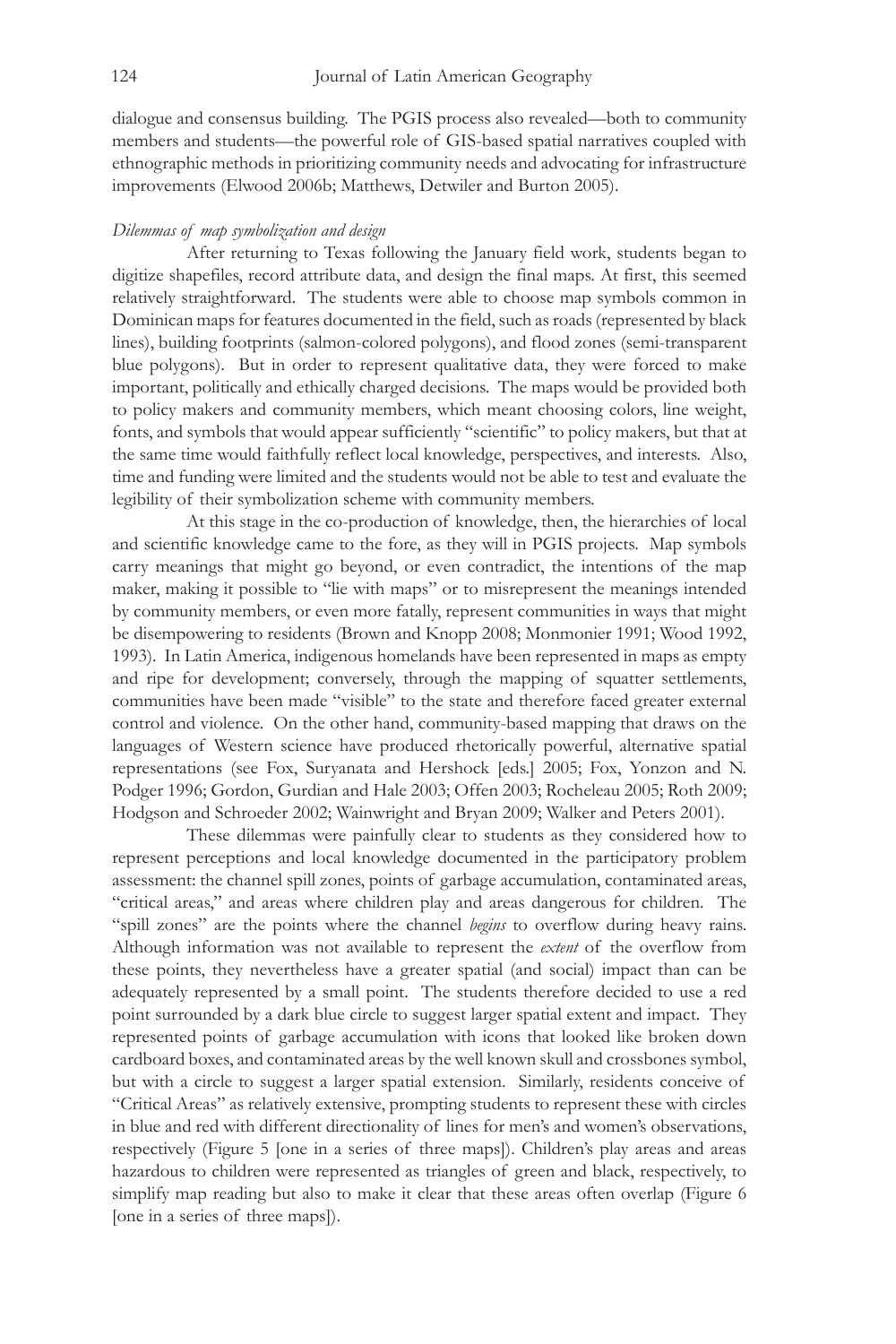

Figure 5. Second in a series of three maps at large scale derived from the participatory problem assessment workshops, showing spill zones, contaminated areas, and areas of garbage accumulation along the channel. Map developed by: Shawn Strange, Martin Thomen and Solange Muñoz. (Sources: CONAU, GoogleEarth and the Community of Los Platanitos).



Figure 6. First in a series of three maps at large scale derived from the participatory problem assessment workshops, showing critical areas, places where children play and places considered dangerous to children along the channel. Map developed by: Shawn Strange, Martin Thomen and Solange Muñoz.

(Sources: CONAU, GoogleEarth and the Community of Los Platanitos).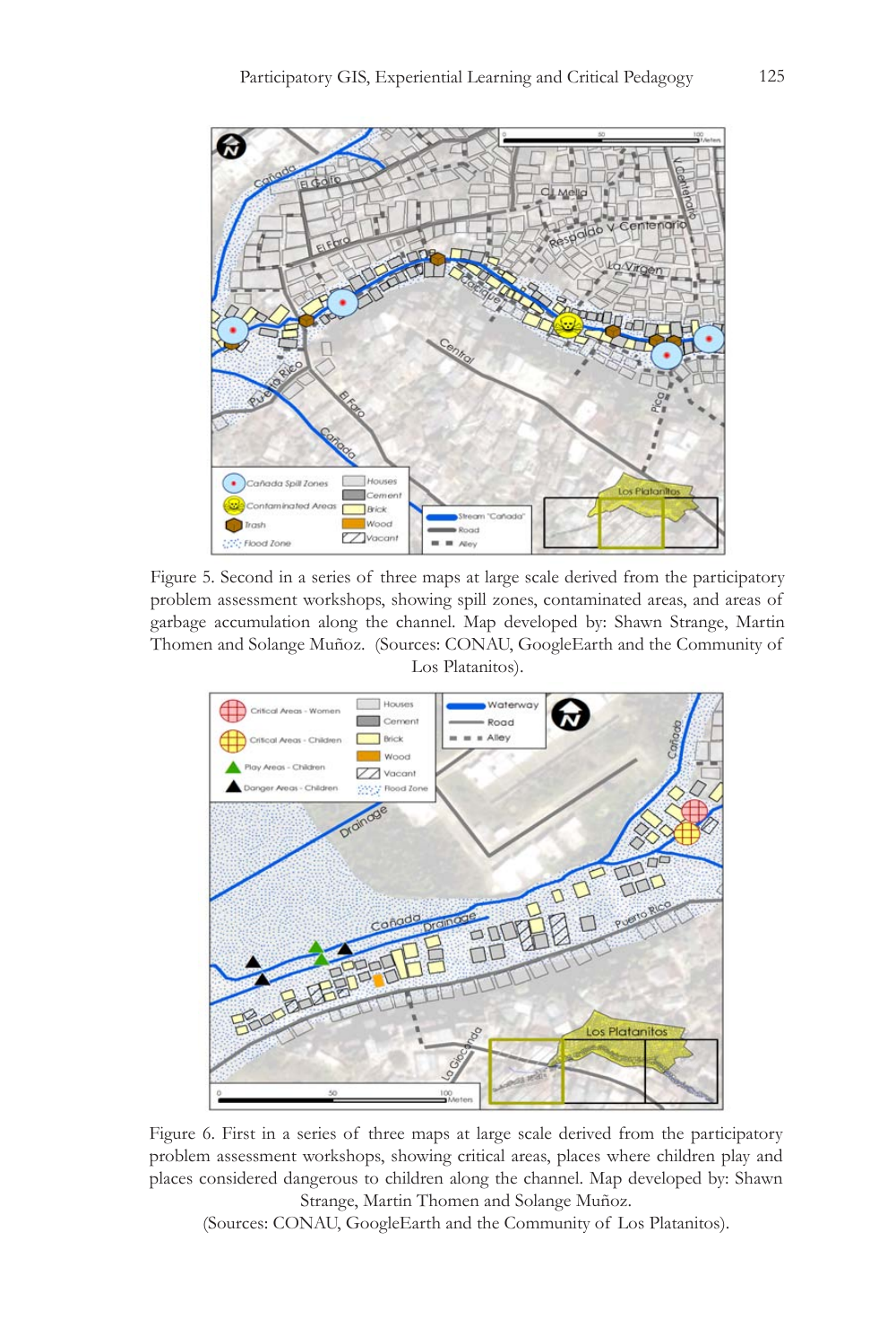While in the field, students had observed that great volumes of water are channeled into Los Platanitos from the middle-class, densely urbanized neighborhoods located on higher ground just to the north, east and south. These neighborhoods have little or no permeable surfaces and the students mapped an extensive network of street drains that funnel rainwater directly into Los Platanitos. Also, community members report that residents in these surrounding communities routinely throw garbage into Los Platanitos. It was beyond the scope of the students' project to quantify the volume of water that is drained into the community or to assess their claims about the solid waste. However, it was apparent that this additional inflow of surface water was making the flooding—and people's lives—worse. This realization led the students to design these drainage points as relatively large, blue circles with black dots in the center and a black outline, in order to reflect the contradiction between the clean rainfall and the filthy surface runoff water that impacts people's lives in the bottom reaches of Los Platanitos. In other words, the students consciously drew on their technical expertise to present community members' knowledge, as well as their perspective, on the challenges they face on an everyday basis (Figure 7).



Figure 7. Drainage points and maximum flood level based on local knowledge and students' field observations. Map developed by: Shawn Strange, Martin Thomen and Solange Muñoz. (Sources: CONAU, GoogleEarth and the Community of Los Platanitos).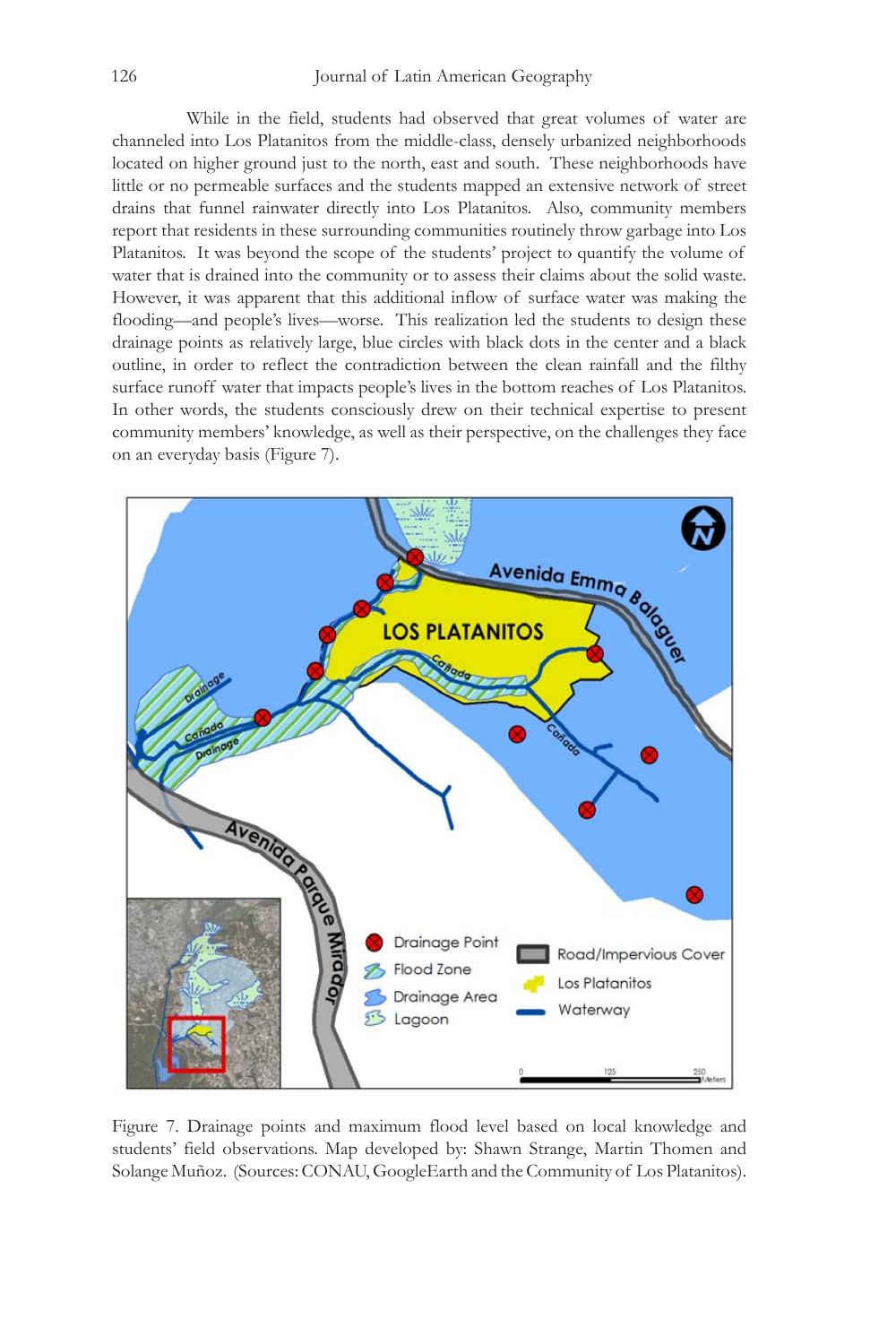#### **Conclusions**

Ultimately, the maps developed through these short field trips to Santo Domingo can best be thought of as hybrid representations of space, place and landscape, forged through uneasy encounters between "local" and "scientific" knowledges and epistemologies, informed by complex engagements between and among community members, activists, policy makers, the students and the faculty members. Even when students tried to be "objective" in their symbolization, their decision-making was informed by the social contingencies of their knowledge production in the field: the daily, increasingly personal and emotional conversations with community members, the sometimes contentious interactions on the "uncommon ground" of the participatory mapping and problem assessment workshops, and the numerous negotiations and discussions taking place in research teams as they traced alleyways, building footprints, and flood zones.

We hold that such co-production of knowledge is typical of PGIS projects in marginalized communities, in part because knowledge is not simply local or scientific, but socially contextual and informed by powerful assumptions about "better" and more accurate ways of knowing. This is why PGIS, especially when conducted in highly marginalized, impoverished communities, must be accompanied by critical reflection among practitioners and their commitment to open, ongoing, and reflexive dialogue with community members. Here we find inspiration from the field of pedagogy, which asserts that learning, teaching, and "doing" are and should be indistinguishable from each other, just as the development of spatial knowledge should be thought of as a coproduction between multiple actors. This leads to our observation that the limitations, opportunities, and aspirations of PGIS projects must be openly acknowledged and discussed with community members; similarly, practitioners and community members alike should be cognizant of the social contingencies of knowledge production and pitfalls and potentials of GIS production and map representation.

#### **Notes**

<sup>1</sup>The project was made possible by a Mebane grant awarded by the School of Architecture and by funding from the Lozano Long Institute for Latin American Studies, the LBJ School of Public Affairs, and the Department of Geography, all at the University of Texas. Additional support was provided by the Ayuntamiento Santo Domingo Norte (ASDN), the Consejo Nacional Urbano (now Dirección General de Ordenamiento y Desarrollo Nacional) and the Universidad Autónoma de Santo Domingo. The authors want to thank Dr. Kent Butler, Dr. Frederick Steiner, Dr. Bob Wilson, Dr. Leo Zonn, and Dr. Bryan Roberts at UT for their support; Antonio Alfau and Maryam Kashani for their work on translations and the video; and two anonymous reviewers for their insights and critical reflections. They also want to thank Gabriel Báez of ASDN; Omar Rancier and Lisselote Binet of CONAU, Fermin Antonio Paz of COPADEBA, Marianela Pinales and Sandra Amparo of Ciudad Alternativa, Andrés Navarro García of PARME, and Juan Torres of the Instituto de Urbanismo at UASD, for their support and technical expertise. This work would not have been possible without the friendship, generosity and contributions of the people of Los Platanitos.

<sup>2</sup> The class report can be accessed at http://soa.utexas.edu/crp/info/Rincon\_de\_los\_ Olvidados.pdf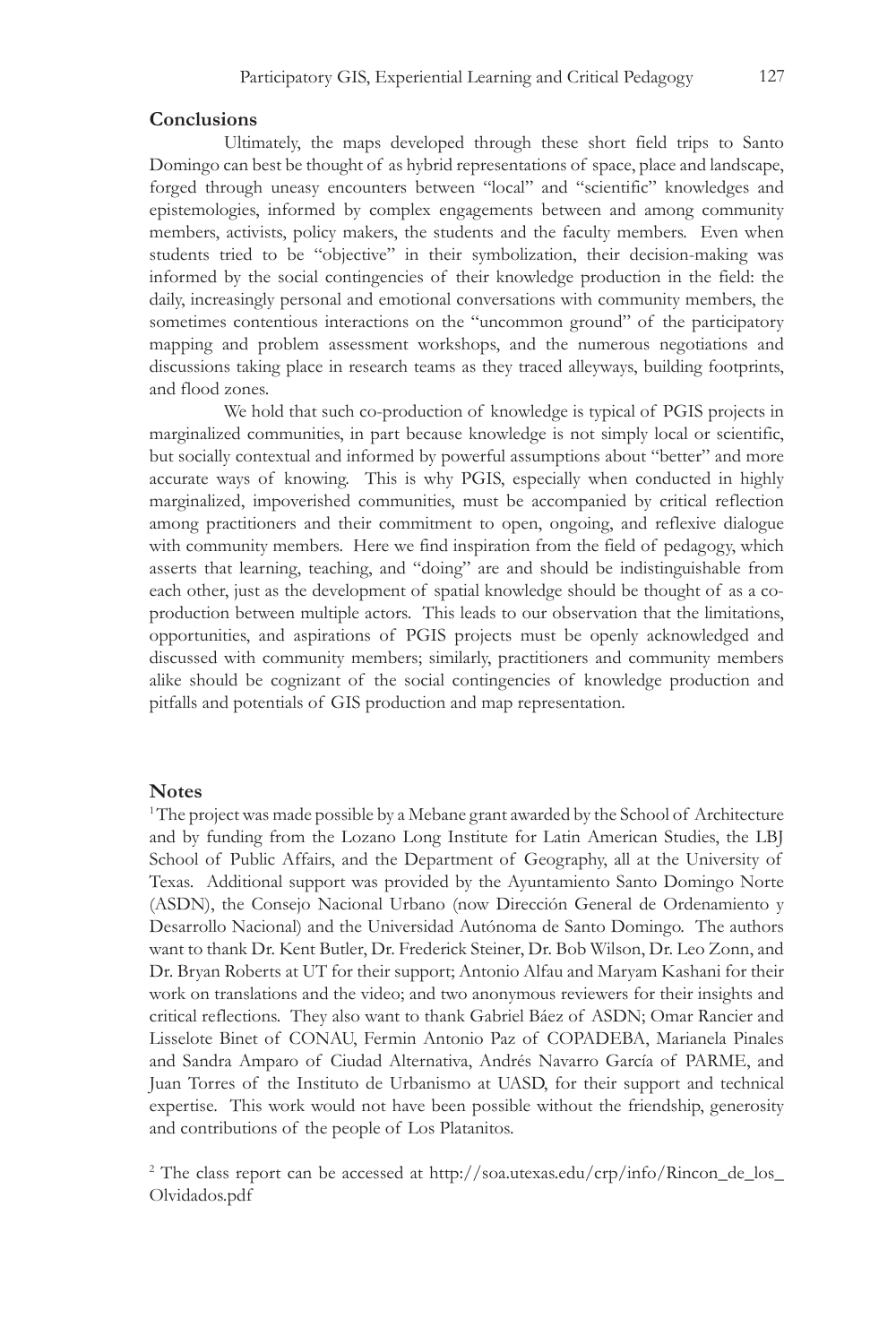<sup>3</sup> We borrow the term "reflective practitioner" from Schön (1987). In planning theory, this refers to the ability of practitioners to reflect on their positionality, identity, relations of power, and the sometimes disruptive roles of technologies and expert knowledge in daily practice. The goal is to work with multiple publics in creative, respectful, and flexible ways that provide residents in marginalized communities with a greater and more meaningful role in developing and evaluating planning strategies.

4 The 18-minute documentary can be viewed at http://soa.utexas.edu/people/docs/ sletto/RincondelosOlvidados.php?l=eng

#### **References**

Agrawal, A. 1995. Dismantling the Divide between Indigenous and Scientific Knowledge. *Development and Change* 26: 413-439.

Appadurai, Arjun. 1995. The Production of Locality. In *Counterworks: Managing the Diversity of Knowledge*. Richard Fardon (ed.), pp. 204-225. New York: Routledge.

Asher, Nina. 2005. At the Interstices: Engaging Postcolonial and Feminist Perspectives for a Multicultural Education Pedagogy in the South. *College Record* 107(5): 89-106.

Awusu, George, Samuel Agyei-Mensah and Rangnhild Lund. 2008. Slums of Hope and Slums of Despair: Mobility and Livelihoods in Nima, Accra. 2008. *Norsk Geografisk Tidskrift/Norwegian Journal of Geography* 62: 180-190.

Barndt, Michael. 1998. Public Participation GIS: Barriers to Implementation. *Cartography and Geographic Information Systems* 25(2): 105-112.

Bayat, Asef. 2000. From 'Dangerous Classes' to 'Quiet Rebels': Politics of the Urban Subaltern in the Global South. *International Sociology* 15: 533-557.

Bebbington, A. 1993. Modernization from Below: An Alternative Indigenous Development? *Economic Geography* 69(3): 274-292.

Boyle-Baise, M. 1998. Community Based Service-Learning for Multicultural Teacher Education: An Exploratory Study with Pre-Service Teachers. *Equity and Excellence in Education* 31(2): 52-60.

Boyle-Baise, M. and Sleeter, C. 2000. Community Based Service-Learning for Multicultural Teacher Education. *Education Foundations* 14(2): 33-50.

Brooks, Kerry, Barry Nocks, J. Terrence Farris and M. Grant Cunningham. 2002. Teaching for Practice: Implementing a Process to Integrate Work Experience in an MCRP Curriculum. *Journal of Planning Education and Research* 22: 188-200.

Brown, Michael and Larry Knopp. 2008. Queering the Map: The Productive Tensions of Colliding Epistemologies. *Annals of the Association of American Geographers* 98(1): 40–58.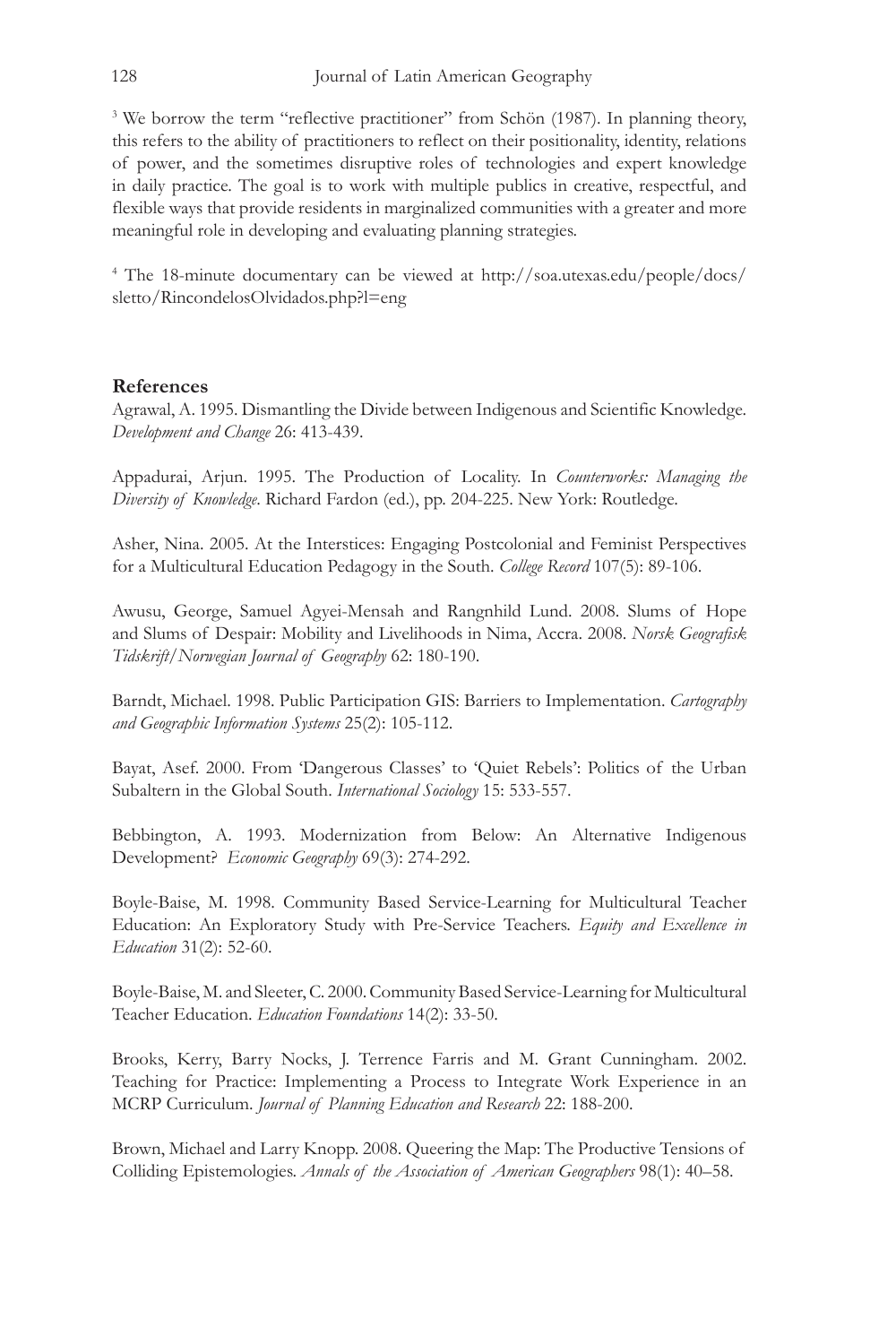Chantada, Amparo. 1996. Medio ambiente, crisis y desarrollo: reflexiones en torno a los Ríos Ozama e Isabela. In *Antología Urbana de la Ciudad Alternativa*, pp. 149-181. Santo Domingo: Ciudad Alternativa.

Chatterton, Paul. 2006. ''Give up Activism'' and Change the World in Unknown Ways: Or, Learning to Walk with Others on Uncommon Ground. *Antipode* 38(2): 259-281.

Chrisman, Nicholas. 2005. Full Circle: More than Just Social Implications of GIS. *Cartographica* 40(4): 23-35.

Cinderby, Steve, Carolyn Snell and John Forrester. 2008. Participatory GIS and its Application in Governance: the Example of Air Quality and the Implications for Noise Pollution. *Local Environment* 13(4): 309–320.

CONAU. 2007. *Informe GEO Santo Domingo: Perspectiva del medio ambiente urbano.* Santo Domingo: Consejo Nacional de Asuntos Urbanos, Programa de las Naciones Unidades para el Medio Ambiente (PNUMA), Universidad Autónoma de Santo Domingo.

Cook, Ian. 2000. 'Nothing can ever be the Case of "Us" and "Them" Again:' Exploring the Politics of Difference through Border Pedagogy and Student Journal Writing. *Journal of Geography in Higher Education* 24(1): 13-27.

Corbett, Jon M. and C. Peter Keller. 2005. An Analytical Framework to Examine Empowerment Associated with Participatory Geographic Information Systems (PGIS). *Cartographica* 40(4): 91-102.

Corburn, Jason. 2003. Bringing Local Knowledge into Environmental Decision Making: Improving Urban Planning for Communities at Risk. *Journal of Planning Education and Research* 22: 420-433.

\_\_\_\_\_\_\_\_\_\_. 2005. *Street Science: Community Knowledge and Environmental Health Justice*. Cambridge: The MIT Press.

Crabtree, Robbin and David Sapp. 2003. Theoretical, Political and Pedagogical Challenges in the Feminist Classroom: Our Struggles to Walk the Walk. *College Teaching* 51(4): 131- 140.

Crampton, Jeremy. 2001. Maps as Social Constructions: Power, Communication and Visualization. *Progress in Human Geography* 25: 235-252.

Davis, Mike. 2006. *Planet of Slums*. London: Verso.

Dawson, Ashley. 2004. Squatters, Space, and Belonging in the Underdeveloped City. *Social Text* 81 22(4): 17-34.

De Soto, Hernando. 2000. *The Mystery of Capital: Why Capitalism Triumphs in the West and Fails Everywhere Else*. New York: Basic Books.

Duncan, James and David Ley (eds.) 1993. *Place/Culture/Representation*. London: Routledge.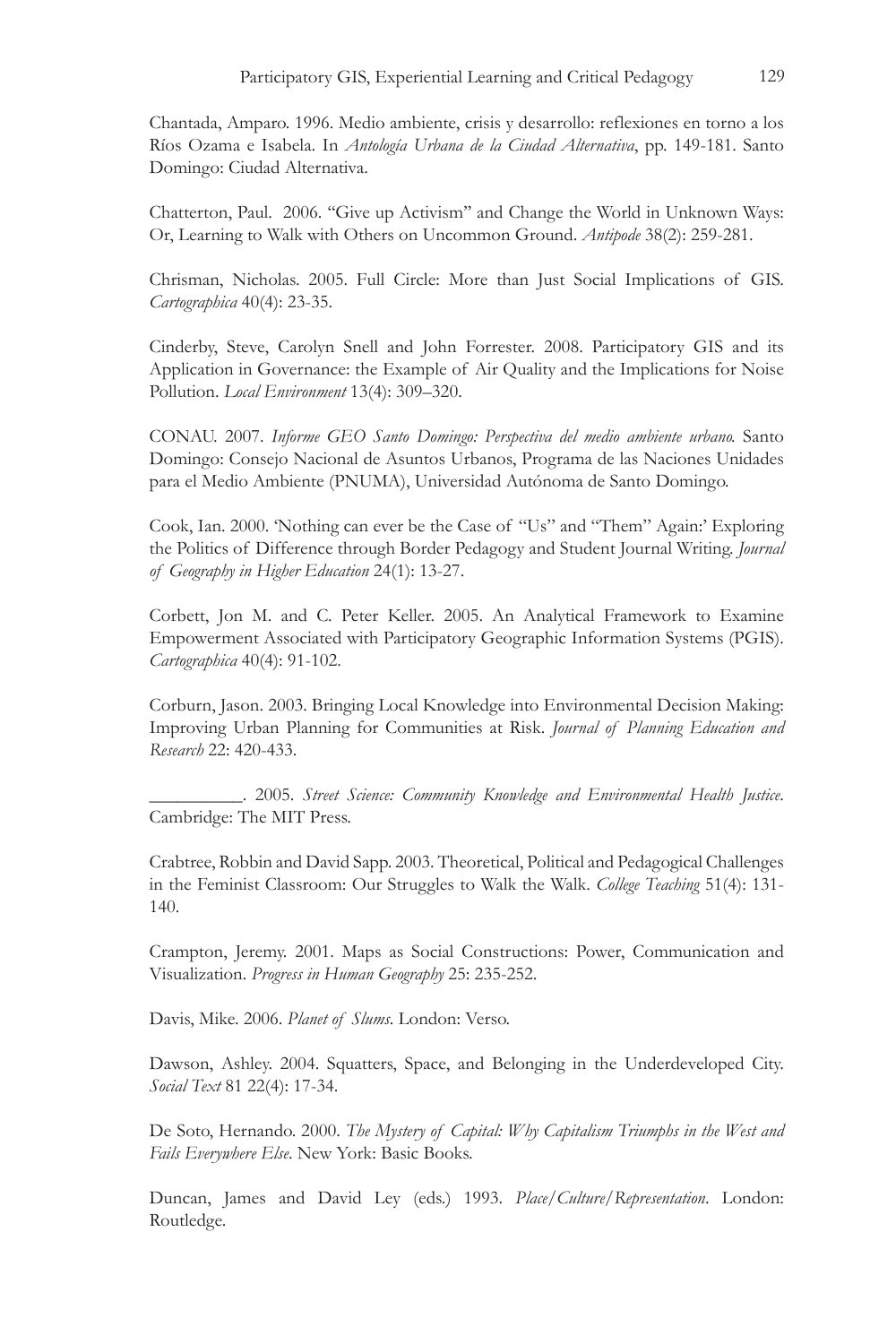Fischer, F. 2000. *Citizens, Experts and the Environment: The Politics of Local Knowledge*. Durham: Duke University Press.

Dunn, Christine. 2007. Participatory GIS—a People's GIS? *Progress in Human Geography*  31(5): 616–637.

Elwood, Sarah. 2002. GIS Use in Community Planning: A Multidimensional Analysis of Empowerment. *Environment and Planning* A 34: 905-922.

\_\_\_\_\_\_\_\_\_\_. 2004. Experiential Learning, Spatial Practices and Critical Urban Geographies. *Journal of Geography* 103: 55-63.

\_\_\_\_\_\_\_\_\_\_. 2006a. Negotiating Knowledge Production: The Everyday Inclusions, Exclusions, and Contradictions of Participatory GIS Research. *The Professional Geographer* 58(2): 197–208.

\_\_\_\_\_\_\_\_\_\_. 2006b. Beyond Cooptation or Resistance: Urban Spatial Politics, Community Organizations, and GIS-Based Spatial Narratives. *Annals of the Association of American Geographers* 96(2): 323–341.

\_\_\_\_\_\_\_\_\_\_. 2007. Politics of Scale and Networks of Association in Public Participation GIS. *Environment and Planning* A 39: 1961-1980.

\_\_\_\_\_\_\_\_\_\_. 2009. Integrating Participatory Action Research and GIS Education: Negotiating Methodologies, Politics and Technologies. *Journal of Geography in Higher Education* 33(1): 51–65.

Elwood, Sarah and Rina Ghose. 2001. PPGIS in Community Development Planning: Framing the Organizational Context. *Cartographica* 38(3 & 4): 19-33.

Esnard, Ann-Margaret, Michel Gelobter and Xavier Morales. 2001. Environmental Justice, GIS and Pedagogy. *Cartographica* 38(3 & 4): 53-61.

Fernández, Ana Selman (ed.). 1996. *Antología urbana de Ciudad Alternativa*. Santo Domingo: Ediciones Ciudad Alternativa.

Fox, Jefferson, Krisnawati Suryanata, Peter Hershock (eds.). 2005. *Mapping Communities: Ethics, Values, Practice*. Honolulu: East-West Center.

Fox, Jefferson, P. Yonzon, and N. Podger. 1996. Mapping Conflicts between Biodiversity and Human Needs in Langtang National Park. *Conservation Biology* 10(2): 562-569.

Freire, Paolo. 1970. *Pedagogy of the Oppressed*. New York: Continuum.

Fuller, Duncan and Rob Kitchin (eds.). 2004. *Radical Theory/Critical Praxis: Making a Difference Beyond the Academy?* Victoria, Canada: Praxis (e) Press.

Ghose, Rina. 2001. Use of Information Technology for Community Empowerment: Transforming Geographic Information Systems into Community Information Systems. *Transactions in GIS* 5(2): 141-163.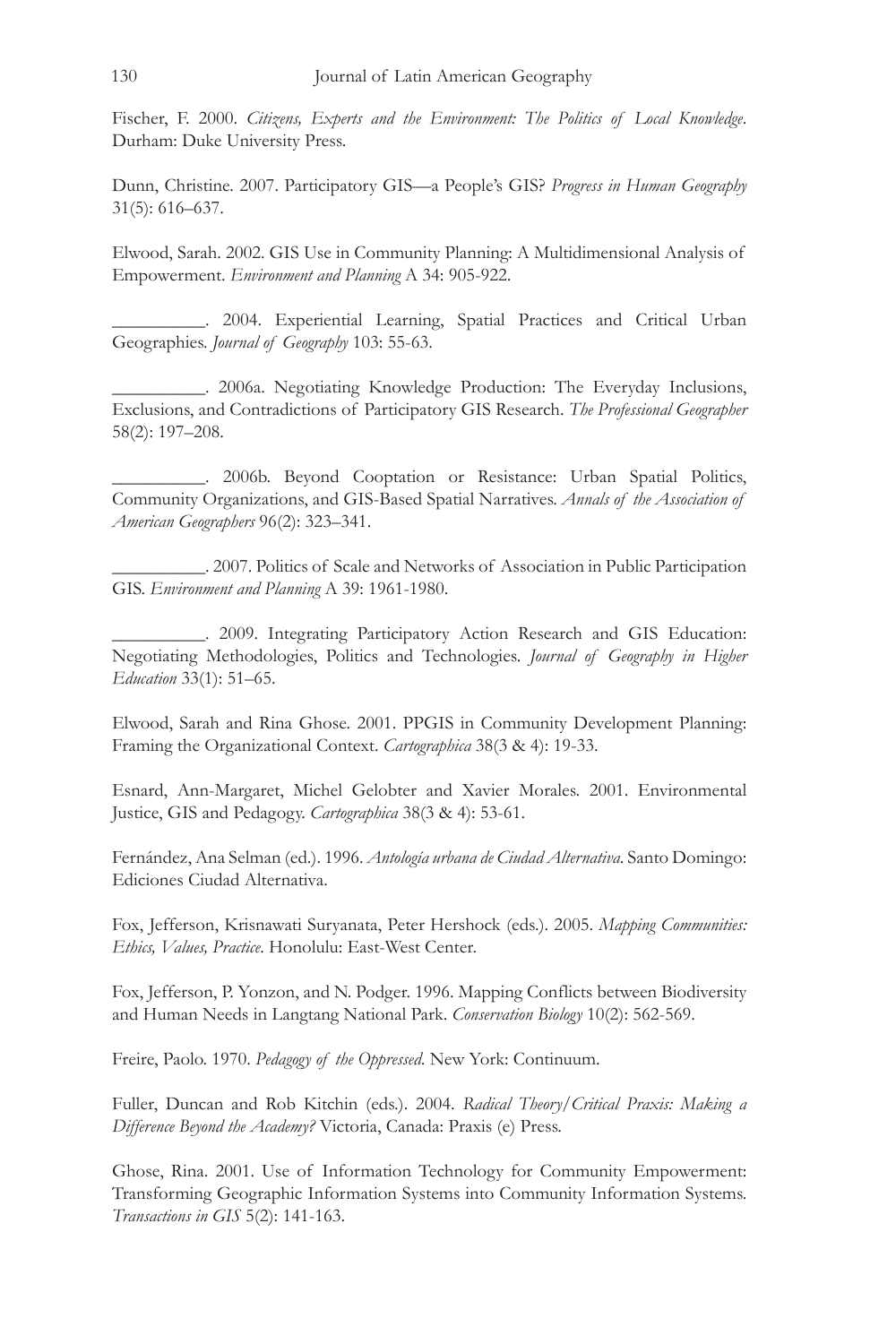Giroux, H. A. 1983. *Theory and Resistance in Education*. South Hadley, MA: Bergin & Garvey.

\_\_\_\_\_\_\_\_\_\_. 1988. *Schooling and the Struggle for Public Life*. Minneapolis: Minnesota University Press.

\_\_\_\_\_\_\_\_\_\_. 1997. *Pedagogy and the Politics of Hope*. Boulder, CO: Westview Press.

Gordon, Edmun, Galio Gurdian and Charles Hale. 2003. Rights, Resources, and the Social Memory of Struggle: Reflections on a Study of Indigenous and Black Community Land Rights on Nicaragua's Atlantic Coast. *Human Organization* 62(4): 369-381.

Gupta, A., 1998. *Postcolonial Developments: Agriculture in the Making of Modern India*. Durham: Duke University Press.

Haraway, Donna. 1991. *Simians, Cyborgs, and Women: The Reinvention of Nature.* London: Free Association Books.

Harding, S., 1986. *The Science Question in Feminism*. Ithaca: Cornell University Press.

Harley, J. B. 1988. Maps, Knowledge, and Power. In *The Iconography of Landscape: Essays on the Symbolic Representation, Design, and Use of Past Environments*. Denis Cosgrove and Stephen Daniels (eds.), pp. 277-312. Cambridge: Cambridge University Press.

\_\_\_\_\_\_\_\_\_\_. 1989. Deconstructing the Map. *Cartographica* 26: 1-20.

\_\_\_\_\_\_\_\_\_\_. 1990. Cartography, Ethics, and Social Theory. *Cartographica* 27: 1-23.

\_\_\_\_\_\_\_\_\_\_. 1992. Deconstructing the Map. In *Writing Worlds: Discourse, Text and Metaphor in the Representation of Landscape*. Trevor Barnes and James Duncan (eds.), pp.231- 247. London: Routledge.

Harris, Glenn. 2004. Lessons for Service-Learning in Rural Areas. *Journal of Planning Education and Research* 24: 41-50.

Harvey, Francis, Mei-Po Kwan and Marianna Pavlovskaya. 2005. Introduction: Critical GIS. *Cartographica* 40(4): 1-4.

Heyman, Rich. 2001a. Pedagogy and the "Cultural Turn" in Geography. *Environment and Planning D: Society and Space* 19: 1–6.

\_\_\_\_\_\_\_\_\_\_. 2001b. Why Advocacy isn't enough: Realizing the Radical Possibilities of the Classroom. *International Research in Geographical and Environmental Education* 10: 174– 178.

\_\_\_\_\_\_\_\_\_\_. 2007. "Who's Going to Man the Factories and be the Sexual Slaves if We All Get PhDs?" Democratizing Knowledge Production, Pedagogy, and the Detroit Geographical Expedition and Institute. *Antipode* 39: 99-120.

Hodgson, D. and R. Schroeder. 2002. Dilemmas of Counter-mapping Community Resources in Tanzania. *Development and Change* 33: 79-100.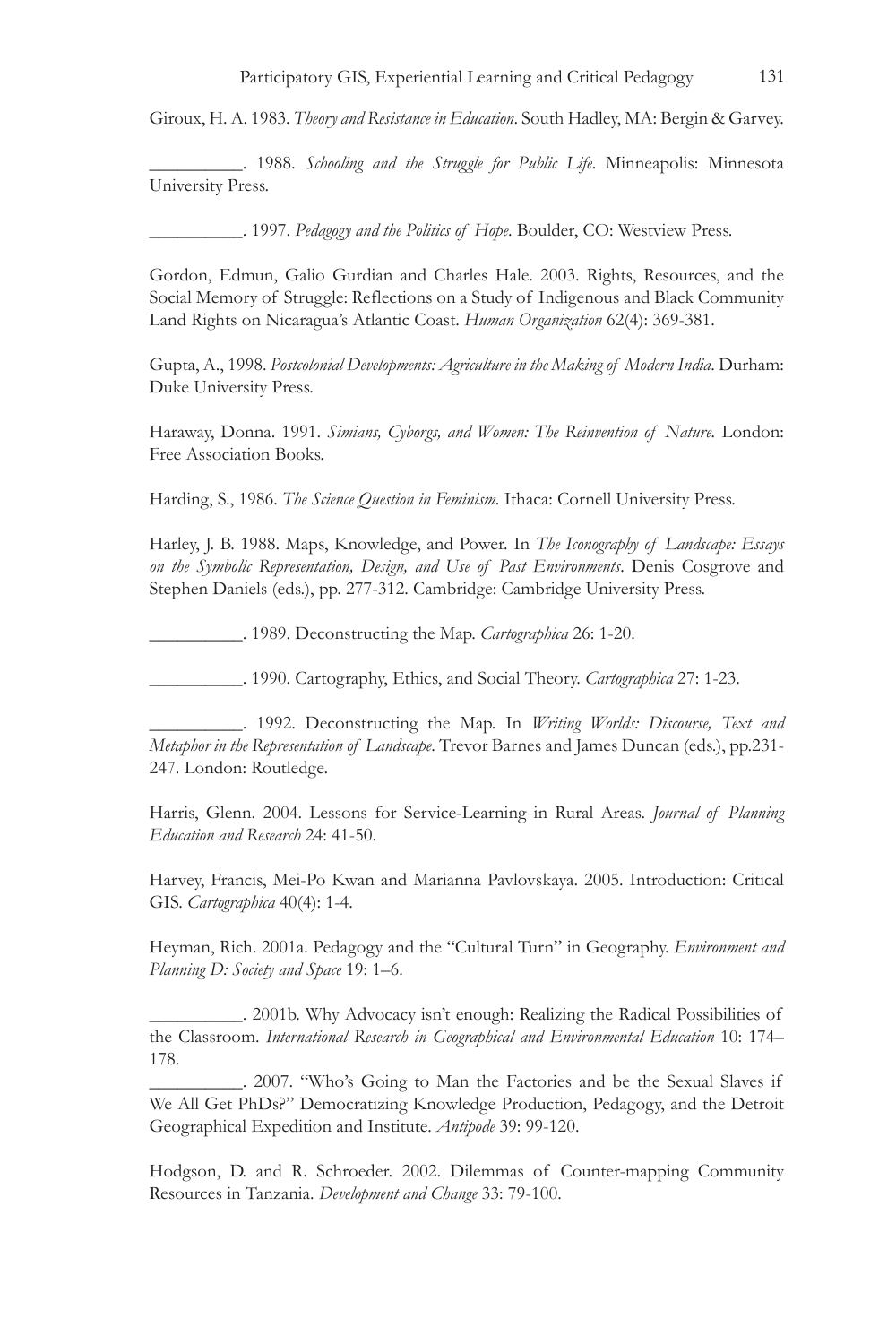Howitt, Richard. 2001. Constructing Engagement: Geographical Education for Justice within and beyond Tertiary Classrooms. *Journal of Geography in Higher Education* 25(2): 147–166.

Kent, Martin, David Gilbertson and Chris Hunt. 1997. Fieldwork in Geography Teaching: A critical Review of the Literature and Approaches. *Journal of Geography in Higher Education* 21(3): 313-332.

King, B. H. 2002. Towards a Participatory GIS: Evaluating Case studies of Participatory Rural Appraisal and GIS in the Developing world. *Cartography and Geographic Information Science* 29: 43–52.

King, John T. 2004. Service Learning as a Site for Critical Pedagogy: A Case of Collaboration, Caring, and Defamiliarization across Borders. *Journal of Experiential Education* 26(3): 121-137.

Kitchin, R. 1999. Creating an Awareness of Others: Highlighting the Role of Space and Place. *Geography* 84: 45-54.

Kyem, Peter A. Kwaku. 2001 (2004). Power, Participation, and Inflexible Institutions: An Examination of the Challenges to Community Empowerment in Participatory GIS Applications. *Cartographica* 38(3 & 4): 5-17.

Leitner, H., R. McMaster, S. Elwood, S. McMaster and E. Sheppard. 2002. Models for Making GIS Available to Community Organizations: Dimensions of Difference and Appropriateness. In: W. J. Craig, T. M. Harris, & D. Weiner (eds.), pp. 37-51. *Community participation and geographic information systems*. London: Taylor & Francis.

Lemma, Tsion, Richard Sliuzas and Monika Kuffer. 2006. A Participatory Approach to Monitoring Slum Conditions: An example from Ethiopia. *Participatory Learning and Action* 54: 58-66.

Lemieux, Catherine and Priscilla Allen. 2007. Service Learning in Social Work Education: The State of Knowledge, Pedagogical Practicalities, and Practice Conundrums. *Journal of Social Work Education* 43(2): 309-325.

McCall, Michael. 2003. Seeking Good Governance in Participatory-GIS: A Review of Processes and Governance Dimensions in Applying GIS to Participatory Spatial Planning. *Habitat International* 27: 549–573.

Matthews, Stephen, James E. Detwiler and Linda M. Burton. 2005. Geo-ethnography: Coupling Geographic Information Analysis Techniques with Ethnographic Methods in Urban Research. *Cartographica* 40(4): 75-90.

Maxey, Ian. 1999. Beyond Boundaries? Activism, Academia, Reflexivity and Research. *Area* 3: 199-208.

McLaren, P. 1998. *Life in Schools: An Introduction to Critical Pedagogy in the Foundations of Education*. New York: Longman.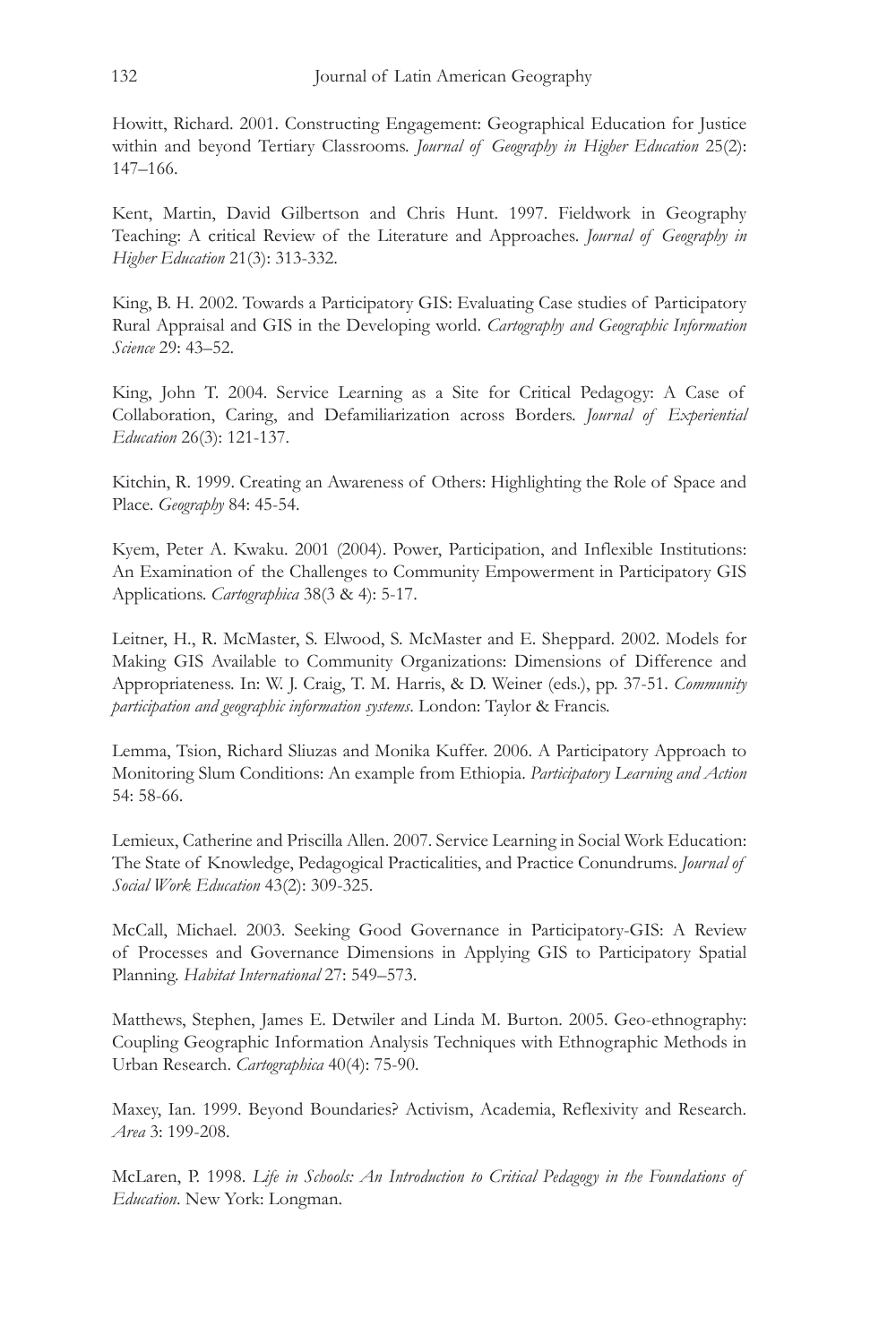Merrett, C. 2000. Teaching Social Justice: Reviving Geography's Neglected Tradition. *Journal of Geography* 99: 207–218.

Monmonier, Mark. 1991. *How to Lie with Maps*. Chicago: University of Chicago Press.

Myer, L. 1998. Biodiversity Conservation and Indigenous Knowledge: Rethinking the Role of Anthropology. *Indigenous Knowledge and Development Monitor* 6(1). Dowloaded from http://www.nuffic.nl/ciran/ikdm/6-1/myer.html.

Nader, L. 1996. Introduction: Anthropological Inquiry into Boundaries, Power, and Knowledge. In: Nader, L. (ed.), pp. 1-68. *Naked Science: Anthropological Inquiry into Boundaries, Power, and Knowledge*. New York: Routledge.

Navarro, Andrés. 2005. *Metodología para el desarrollo urbano de asentamientos precarios: Enfoque desde la administración municipal*. Santo Domingo: Ediciones Ciudad Alternativa.

\_\_\_\_\_\_\_\_\_\_. 2006. *El planeamiento urbano en la gestión municipal: Conceptos y criterios prácticos para técnicos y técnicas municipales.* Santo Domingo: Programa de Apoyo a la Reforma y Modernización del Estado (PARME).

Nygren, Anja. 1999. Local Knowledge in the Environment-Development Discourse. *Critique of Anthropology* 19(3): 267-288.

Oberhauser, A. 2002. Examining Gender and Community through Critical Pedagogy. J*ournal of Geography in Higher Education* 26: 19–31.

Offen, Karl. 2003. Narrating Place and Identity, or Mapping Miskitu Land Claims in Northeastern Nicaragua. *Human Organization* 62(4): 382-392.

Pawson, E. and E. Teather. 2002. "Geographical Expeditions": Assessing the Benefits of a Student-Driven Fieldwork Method. *Journal of Geography in Higher Education* 26: 275–289.

Pelling, Mark. 2002. Assessing Urban Vulnerability and Social Adaptation to Risk: Evidence from Santo Domingo. *International Development Planning Review* 24 (1): 59-76.

Pickles, John. 1995. Representations in an Electronic Age: Geography, GIS, and Democracy. In J. Pickles (ed.), pp. 1-30. *Ground truth. The social implications of GIS.* New York: Guilford.

\_\_\_\_\_\_\_\_\_\_. 2004. *A History of Spaces: Cartographic Reason, Mapping and the Geo-coded World*. New York: Routledge.

Rauber, Isabel. 1995. *Actores Sociales, Luchas Reivindicativas y Política Popular*. Santo Domingo: Ediciones Ciudad Alternativa y COPADEBA.

Roakes, Susan and Dorothy Norris-Tirrell. 2009. Community Service Learning in Planning Education: A Framework for Course Development. *Journal of Planning Education and Research* 20: 100-110.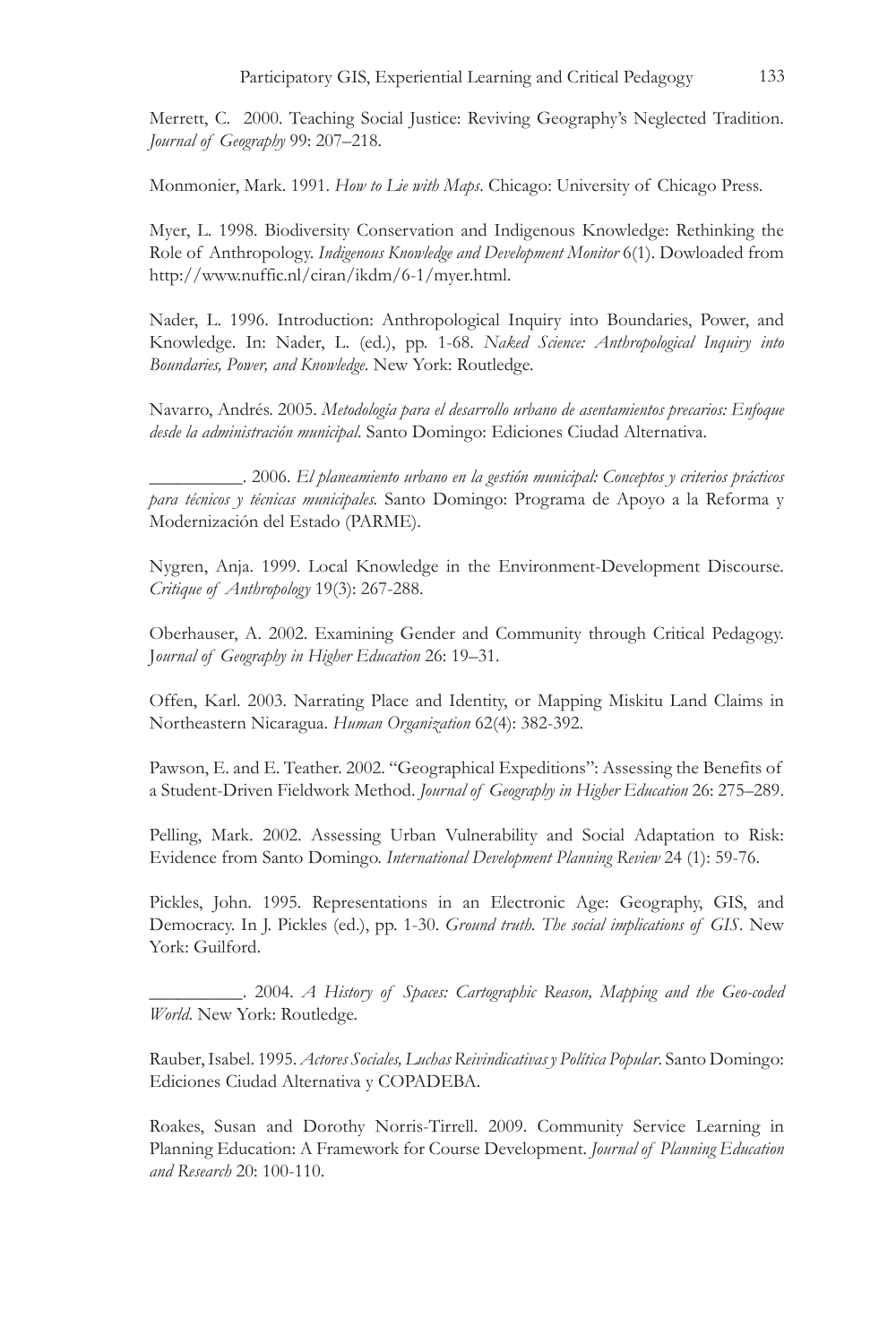Rocheleau, Dianne. 2005. Maps as Power Tools: Locating 'Communities' in Space or Situating People(s) and Ecologies in Place? In: *Communities and Conservation: Histories and Politics of Community-Based Natural Resource Management*. P. Brosius, A. Tsing, and C. Zerner (eds.). Lanham, MD: Altamira Press.

Romero, Rafael García. 1996. *La Ciudad en el Tiempo.* Seminario, Orientaciones, Grupos de Discusión, Santo Domingo, Agosto del 1992. Santo Domingo: Ediciones Ciudad Alternativa.

Roth, Robin. 2009. The Challenges of Mapping Complex Indigenous Spatiality: From Abstract Space to Dwelling Space. *Cultural Geographies* 16: 207–227

Rundstrom, Robert. 1990. A Cultural Interpretation of Inuit Map Accuracy. *Geographical Review* 80(2): 155-168.

\_\_\_\_\_\_\_\_\_\_. 1991. Mapping, Postmodernism, Indigenous People and the Changing Direction of North American Cartography. *Cartographica* 28: 1-12.

\_\_\_\_\_\_\_\_\_\_. 1993. The Role of Ethics, Mapping, and the Meaning of Place in Relations between Indians and Whites in the United States. *Cartographica* 30: 21-28.

Santana, Julio. 2004. *Zona Norte: La Expulsión de los Excluidos*. Santo Domingo: Ediciones Ciudad Alternativa.

Schön, Donald. 1987. *Educating the reflective practitioner*. San Francisco: Jossey-Bass.

Schweitzer, Lisa, Eric J. Howard, and Ian Doran. 2008. Planners Learning and Creating Power: A Community of Practice Approach. *Journal of Planning Education and Research* 28: 50-60.

Scott, James. 1985. *Weapons of the Weak: Everyday Forms of Peasant Resistance*. New Haven: Yale University Press.

Sheppard, Eric. 2005. Knowledge Production through Critical GIS: Genealogy and Prospects. *Cartographica* 40(4): 5-21.

Sieber, R. 2000. Confronting the Opposition: The Social Construction of Geographical Information Systems in Social Movements. *International Journal of Geographic Information Systems* 14(8): 775–93.

Sletto, Bjorn. 2009a. "We Drew What We Imagined:" Participatory Mapping, Performance, and the Arts of Landscape Making. *Current Anthropology* 50(4): 443-476.

\_\_\_\_\_\_\_\_\_\_. 2009b. 'Indigenous People don't Have Boundaries': Reborderings, Fire Management, and Productions of Authenticities in Indigenous Landscapes. *Cultural Geographies* 16: 253–277.

\_\_\_\_\_\_\_\_\_\_. (ed.). 2008. *El Rincon de los Olvidados: Methods for Risk and Vulnerability Assessment in Informal Settlements*. Austin: School of Architecture, University of Texas at Austin.